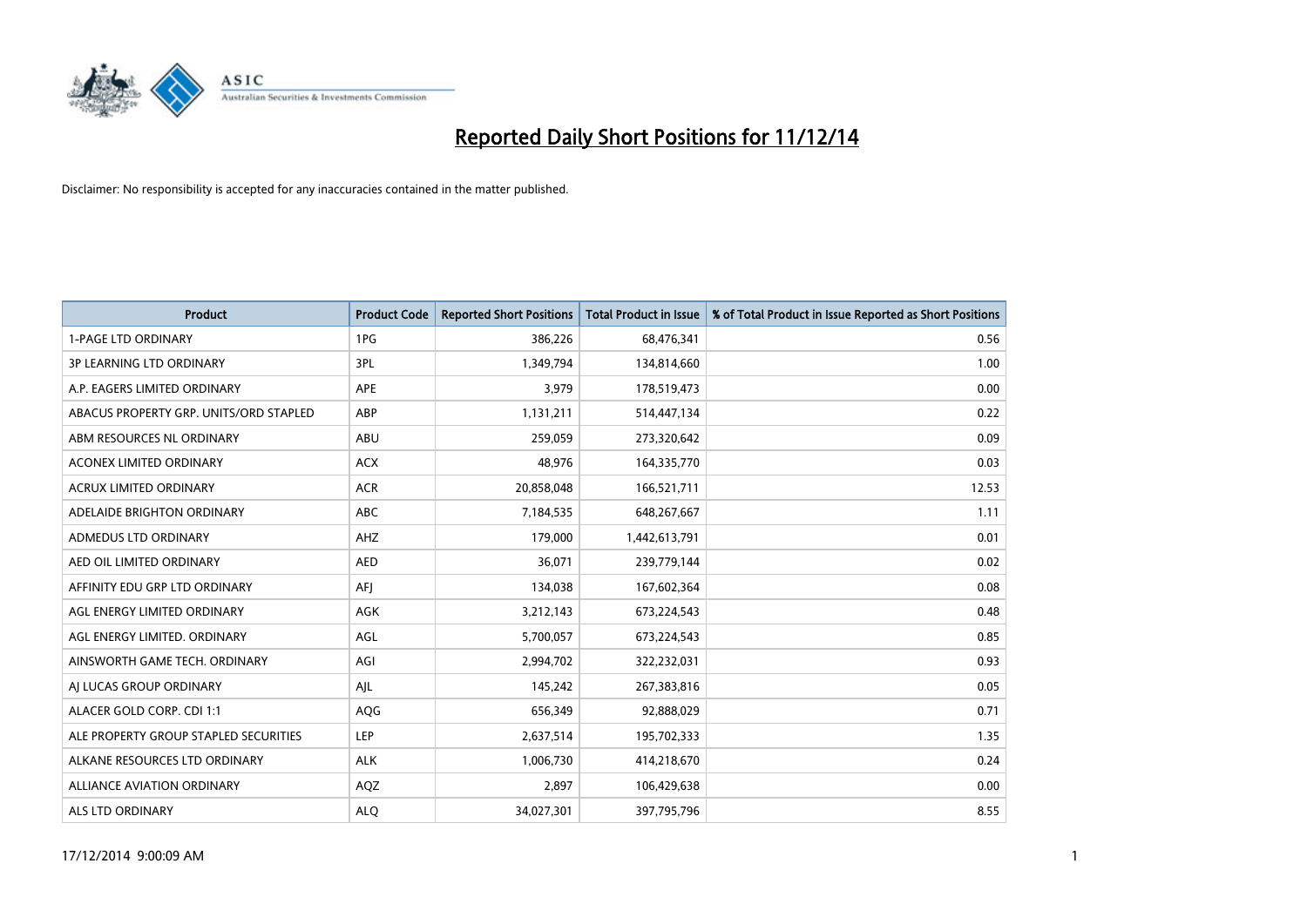

| <b>Product</b>                          | <b>Product Code</b> | <b>Reported Short Positions</b> | <b>Total Product in Issue</b> | % of Total Product in Issue Reported as Short Positions |
|-----------------------------------------|---------------------|---------------------------------|-------------------------------|---------------------------------------------------------|
| ALTIUM LIMITED ORDINARY                 | <b>ALU</b>          | 51,193                          | 129,272,762                   | 0.04                                                    |
| ALUMINA LIMITED ORDINARY                | <b>AWC</b>          | 28,171,546                      | 2,806,225,615                 | 1.00                                                    |
| AMALGAMATED HOLDINGS ORDINARY           | AHD                 | 374                             | 157,911,826                   | 0.00                                                    |
| AMCOM TELECOMM, ORDINARY                | AMM                 | 4,768,727                       | 266,399,148                   | 1.79                                                    |
| AMCOR LIMITED ORDINARY                  | AMC                 | 17,382,281                      | 1,206,684,923                 | 1.44                                                    |
| AMP LIMITED ORDINARY                    | AMP                 | 12,112,220                      | 2,957,737,964                 | 0.41                                                    |
| ANSELL LIMITED ORDINARY                 | <b>ANN</b>          | 5,511,103                       | 153,139,924                   | 3.60                                                    |
| ANTARES ENERGY LTD ORDINARY             | AZZ                 | 848,948                         | 255,000,000                   | 0.33                                                    |
| ANZ BANKING GRP LTD ORDINARY            | ANZ                 | 19,698,951                      | 2,756,627,771                 | 0.71                                                    |
| APA GROUP STAPLED SECURITIES            | <b>APA</b>          | 16,394,714                      | 835,750,807                   | 1.96                                                    |
| APN NEWS & MEDIA ORDINARY               | <b>APN</b>          | 1,994,347                       | 1,029,041,356                 | 0.19                                                    |
| AQUARIUS PLATINUM. ORDINARY             | <b>AOP</b>          | 2,794,771                       | 1,465,473,903                 | 0.19                                                    |
| ARAFURA RESOURCE LTD ORDINARY           | <b>ARU</b>          | 2,000                           | 441,270,644                   | 0.00                                                    |
| ARB CORPORATION ORDINARY                | ARP                 | 851,245                         | 79,156,214                    | 1.08                                                    |
| ARDENT LEISURE GROUP STAPLED SECURITIES | AAD                 | 3,086,677                       | 438,666,245                   | 0.70                                                    |
| ARENA REIT. STAPLED                     | <b>ARF</b>          | 854                             | 211,605,103                   | 0.00                                                    |
| ARENA REIT. STAPLED SEC. DEF SET        | <b>ARFDC</b>        | 149,050                         | 211,605,103                   | 0.07                                                    |
| ARISTOCRAT LEISURE ORDINARY             | ALL                 | 1,218,572                       | 630,022,253                   | 0.19                                                    |
| ARRIUM LTD ORDINARY                     | ARI                 | 72,832,279                      | 2,937,293,755                 | 2.48                                                    |
| ASALEO CARE LIMITED ORDINARY            | AHY                 | 6,125,671                       | 603,469,434                   | 1.02                                                    |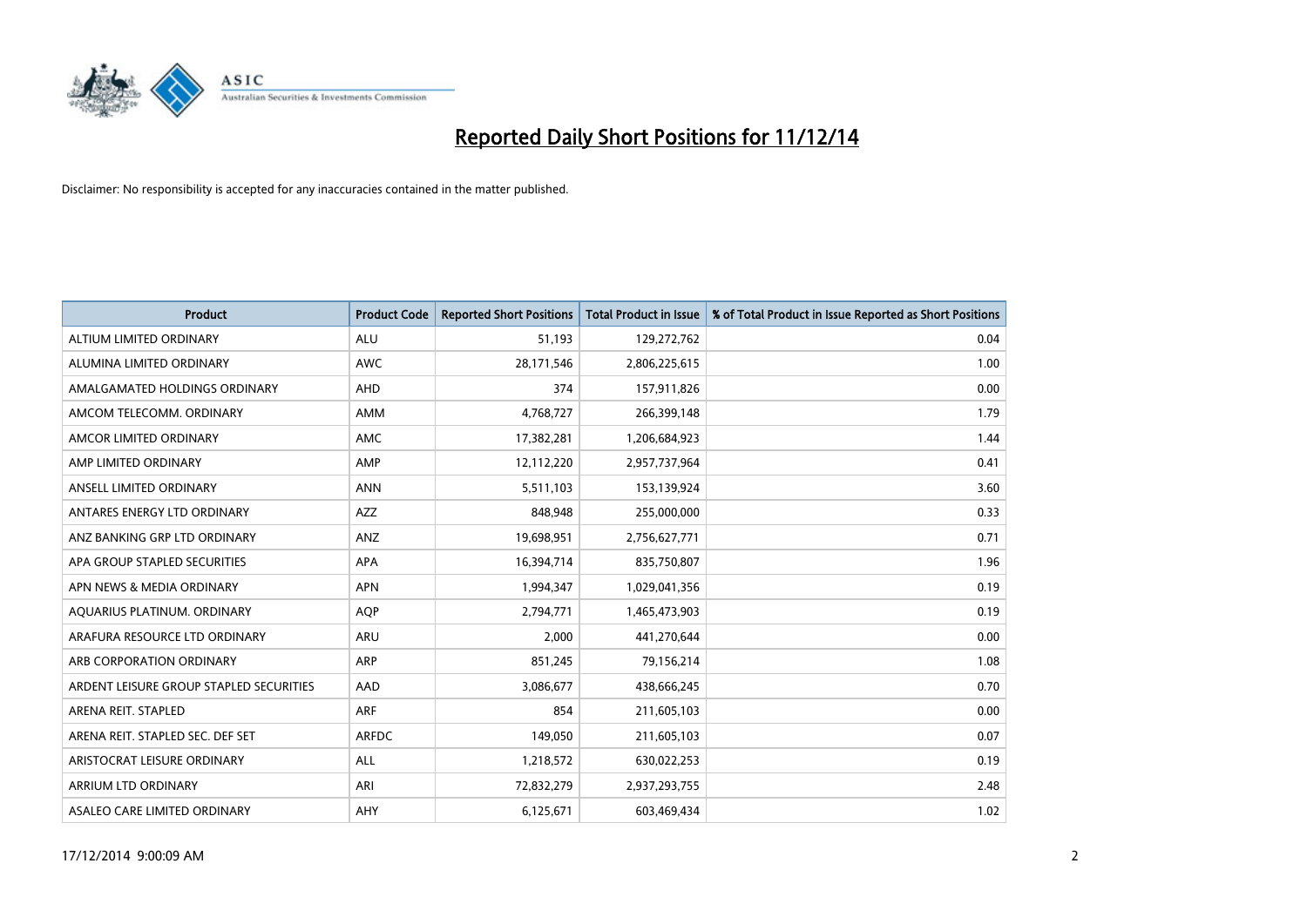

| <b>Product</b>                            | <b>Product Code</b> | <b>Reported Short Positions</b> | <b>Total Product in Issue</b> | % of Total Product in Issue Reported as Short Positions |
|-------------------------------------------|---------------------|---------------------------------|-------------------------------|---------------------------------------------------------|
| ASCIANO LIMITED ORDINARY                  | <b>AIO</b>          | 2,000,656                       | 975,385,664                   | 0.21                                                    |
| ASG GROUP LIMITED ORDINARY                | ASZ                 | 37,862                          | 206,720,839                   | 0.02                                                    |
| ASHLEY SERVICES GRP ORDINARY              | ASH                 | 222,411                         | 150,000,000                   | 0.15                                                    |
| ASPEN GROUP ORD/UNITS STAPLED             | <b>APZ</b>          | 122,937                         | 113,183,450                   | 0.11                                                    |
| ASPIRE MINING LTD ORDINARY                | <b>AKM</b>          | 1,000,001                       | 703,463,306                   | 0.14                                                    |
| ASTRO JAP PROP GROUP STAPLED US PROHIBIT. | AJA                 | 113,161                         | 67,197,388                    | 0.17                                                    |
| ASX LIMITED ORDINARY                      | ASX                 | 6,112,464                       | 193,595,162                   | 3.16                                                    |
| ATLAS IRON LIMITED ORDINARY               | <b>AGO</b>          | 103,703,348                     | 919,475,619                   | 11.28                                                   |
| ATRUM COAL NL ORDINARY                    | <b>ATU</b>          | 68.098                          | 170,142,959                   | 0.04                                                    |
| AUCKLAND INTERNATION ORDINARY             | <b>AIA</b>          | 103,498                         | 1,190,484,097                 | 0.01                                                    |
| AURIZON HOLDINGS LTD ORDINARY             | AZJ                 | 3,592,981                       | 2,137,284,503                 | 0.17                                                    |
| AUSDRILL LIMITED ORDINARY                 | ASL                 | 22,396,363                      | 312,277,224                   | 7.17                                                    |
| AUSENCO LIMITED ORDINARY                  | AAX                 | 986,683                         | 168,449,799                   | 0.59                                                    |
| AUSNET SERVICES STAPLED SECURITIES        | <b>AST</b>          | 37,795,694                      | 3,425,244,162                 | 1.10                                                    |
| AUST INDUSTRIAL REIT UNIT                 | ANI                 | 147,946                         | 96,288,031                    | 0.15                                                    |
| AUSTAL LIMITED ORDINARY                   | ASB                 | 512,905                         | 346,772,567                   | 0.15                                                    |
| AUSTBROKERS HOLDINGS ORDINARY             | <b>AUB</b>          | 78,459                          | 61,712,763                    | 0.13                                                    |
| AUSTEX OIL LIMITED ORDINARY               | <b>AOK</b>          | 62,000                          | 558,571,402                   | 0.01                                                    |
| AUSTIN ENGINEERING ORDINARY               | ANG                 | 526,423                         | 84,274,004                    | 0.62                                                    |
| AUSTRALIAN AGRICULT. ORDINARY             | AAC                 | 6,988,623                       | 532,474,721                   | 1.31                                                    |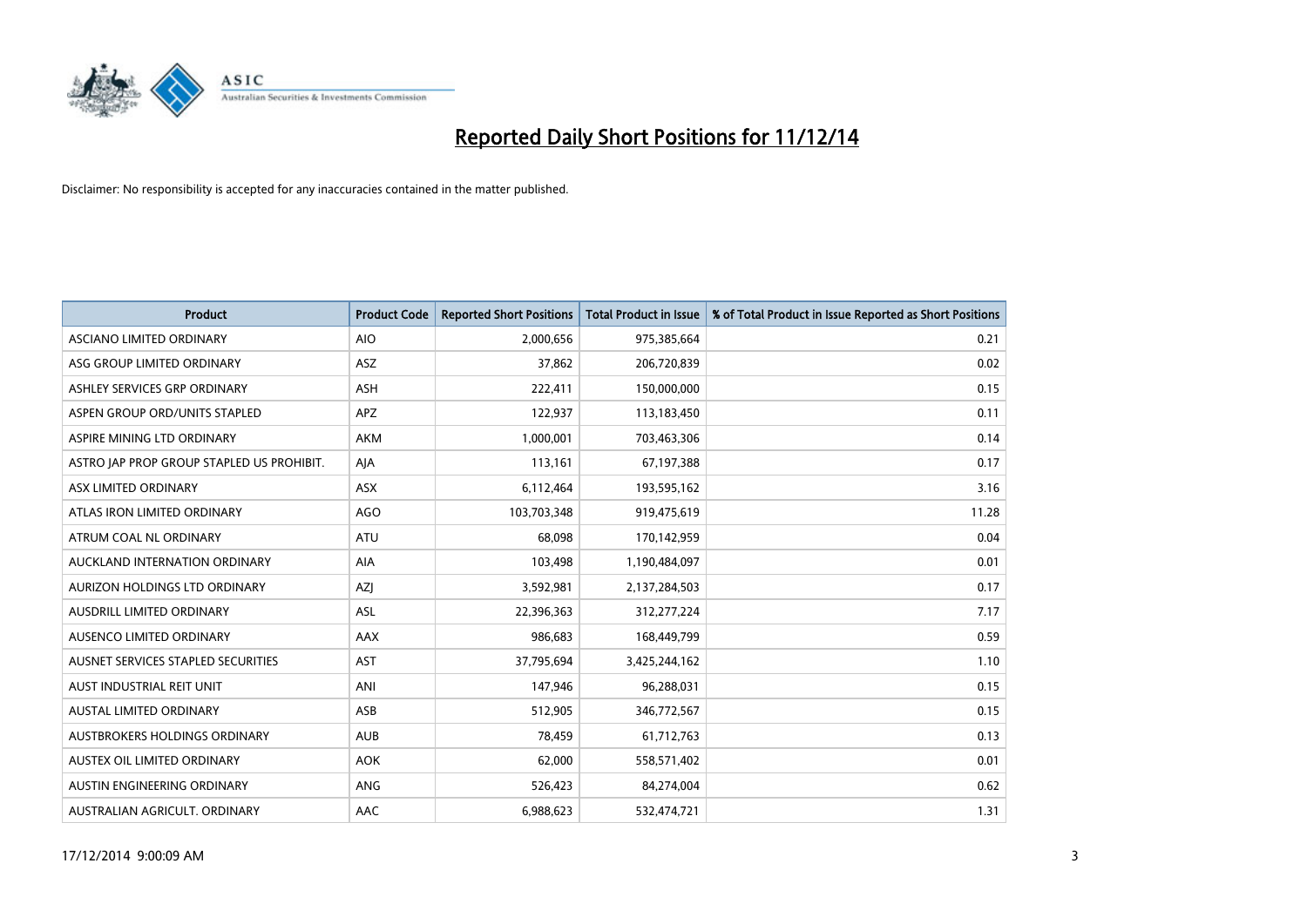

| <b>Product</b>                      | <b>Product Code</b> | <b>Reported Short Positions</b> | <b>Total Product in Issue</b> | % of Total Product in Issue Reported as Short Positions |
|-------------------------------------|---------------------|---------------------------------|-------------------------------|---------------------------------------------------------|
| AUSTRALIAN PHARM, ORDINARY          | API                 | 11,042,658                      | 488,115,883                   | 2.26                                                    |
| AUTOMOTIVE HOLDINGS ORDINARY        | AHE                 | 3,720,052                       | 306,437,941                   | 1.21                                                    |
| AVANCO RESOURCES LTD ORDINARY       | AVB                 | 3,263,736                       | 1,661,675,855                 | 0.20                                                    |
| AVEO GROUP STAPLED SECURITIES       | AOG                 | 3,881,042                       | 499,536,460                   | 0.78                                                    |
| AWE LIMITED ORDINARY                | <b>AWE</b>          | 11,765,101                      | 525,861,050                   | 2.24                                                    |
| <b>AZONTO PET LTD ORDINARY</b>      | <b>APY</b>          | $\mathbf{1}$                    | 1,159,375,100                 | 0.00                                                    |
| AZUMAH RESOURCES ORDINARY           | <b>AZM</b>          | $\mathbf{1}$                    | 389,316,919                   | 0.00                                                    |
| BANDANNA ENERGY ORDINARY            | <b>BND</b>          | 17,540,654                      | 528,481,199                   | 3.32                                                    |
| BANK OF QUEENSLAND. ORDINARY        | <b>BOQ</b>          | 1,925,843                       | 366,982,047                   | 0.52                                                    |
| <b>BANNERMAN RESOURCES ORDINARY</b> | <b>BMN</b>          | 65,698                          | 335,261,507                   | 0.02                                                    |
| <b>BASE RES LIMITED ORDINARY</b>    | <b>BSE</b>          | 5,501,878                       | 563,902,771                   | 0.98                                                    |
| BATHURST RES LTD. ORDINARY          | <b>BRL</b>          | 303,448                         | 947,828,434                   | 0.03                                                    |
| <b>BC IRON LIMITED ORDINARY</b>     | <b>BCI</b>          | 16,248,881                      | 196,196,992                   | 8.28                                                    |
| BEACH ENERGY LIMITED ORDINARY       | <b>BPT</b>          | 14,420,074                      | 1,297,496,886                 | 1.11                                                    |
| BEADELL RESOURCE LTD ORDINARY       | <b>BDR</b>          | 54,570,343                      | 798,657,280                   | 6.83                                                    |
| BEGA CHEESE LTD ORDINARY            | <b>BGA</b>          | 2,742,915                       | 152,602,945                   | 1.80                                                    |
| BENDIGO AND ADELAIDE ORDINARY       | <b>BEN</b>          | 16,966,417                      | 450,927,758                   | 3.76                                                    |
| BERKELEY RESOURCES ORDINARY         | <b>BKY</b>          | 47,872                          | 180,361,323                   | 0.03                                                    |
| BETASHARESCASHETF ETF UNITS         | AAA                 | 700                             | 12,958,172                    | 0.01                                                    |
| BHP BILLITON LIMITED ORDINARY       | <b>BHP</b>          | 9,872,515                       | 3,211,691,105                 | 0.31                                                    |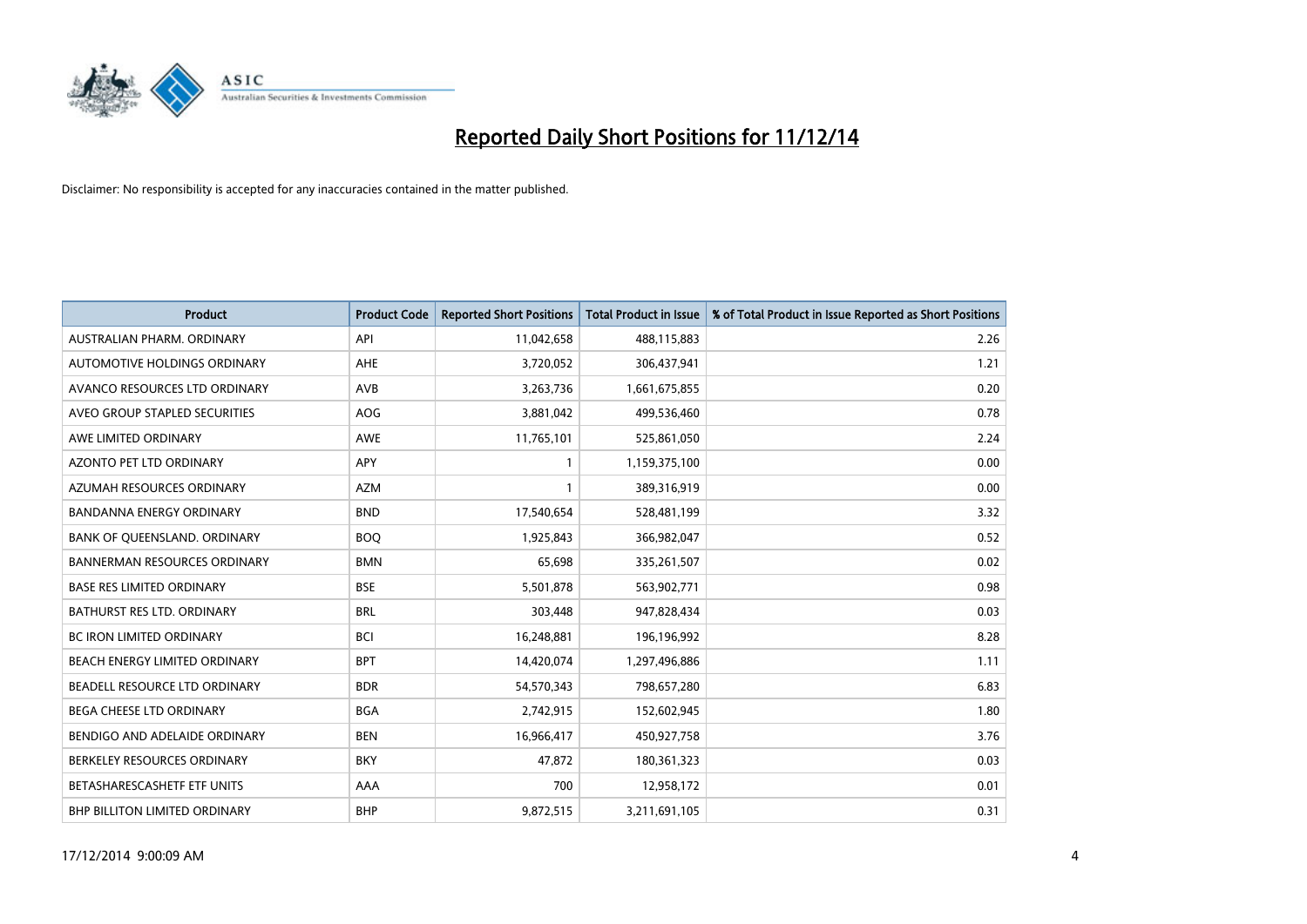

| <b>Product</b>                       | <b>Product Code</b> | <b>Reported Short Positions</b> | <b>Total Product in Issue</b> | % of Total Product in Issue Reported as Short Positions |
|--------------------------------------|---------------------|---------------------------------|-------------------------------|---------------------------------------------------------|
| <b>BIGAIR GROUP LIMITED ORDINARY</b> | <b>BGL</b>          | 86,373                          | 172,872,340                   | 0.05                                                    |
| <b>BILLABONG ORDINARY</b>            | <b>BBG</b>          | 11,575,918                      | 990,370,034                   | 1.17                                                    |
| <b>BLACKHAM RESOURCES ORDINARY</b>   | <b>BLK</b>          | 905,139                         | 143,614,941                   | 0.63                                                    |
| BLACKMORES LIMITED ORDINARY          | BKL                 | 12,023                          | 17,224,199                    | 0.07                                                    |
| <b>BLUESCOPE STEEL LTD ORDINARY</b>  | <b>BSL</b>          | 8,506,920                       | 559,227,871                   | 1.52                                                    |
| <b>BOART LONGYEAR ORDINARY</b>       | <b>BLY</b>          | 21,813,369                      | 502,488,790                   | 4.34                                                    |
| BORAL LIMITED, ORDINARY              | <b>BLD</b>          | 14,503,984                      | 782,736,249                   | 1.85                                                    |
| <b>BRADKEN LIMITED ORDINARY</b>      | <b>BKN</b>          | 3,880,206                       | 171,027,249                   | 2.27                                                    |
| <b>BRAMBLES LIMITED ORDINARY</b>     | <b>BXB</b>          | 6,907,097                       | 1,566,107,753                 | 0.44                                                    |
| <b>BREVILLE GROUP LTD ORDINARY</b>   | <b>BRG</b>          | 3,922,171                       | 130,095,322                   | 3.01                                                    |
| BRICKWORKS LIMITED ORDINARY          | <b>BKW</b>          | 45,602                          | 148,403,478                   | 0.03                                                    |
| <b>BURSON GROUP LTD ORDINARY</b>     | <b>BAP</b>          | 1,814,525                       | 163,585,666                   | 1.11                                                    |
| <b>BURU ENERGY ORDINARY</b>          | <b>BRU</b>          | 16,336,265                      | 339,997,078                   | 4.80                                                    |
| <b>BWP TRUST ORDINARY UNITS</b>      | <b>BWP</b>          | 13,399,416                      | 639,724,826                   | 2.09                                                    |
| <b>CABCHARGE AUSTRALIA ORDINARY</b>  | CAB                 | 9,540,966                       | 120,430,683                   | 7.92                                                    |
| <b>CADENCE CAPITAL ORDINARY</b>      | <b>CDM</b>          | 148,501                         | 199,910,008                   | 0.07                                                    |
| CALTEX AUSTRALIA ORDINARY            | <b>CTX</b>          | 1,388,237                       | 270,000,000                   | 0.51                                                    |
| CANYON RESOURCES LTD ORDINARY        | CAY                 | 71,914                          | 114,906,489                   | 0.06                                                    |
| CAPE LAMBERT RES LTD ORDINARY        | <b>CFE</b>          | 280,137                         | 626,686,586                   | 0.04                                                    |
| CAPITOL HEALTH ORDINARY              | CAJ                 | 1,635,809                       | 431,517,271                   | 0.38                                                    |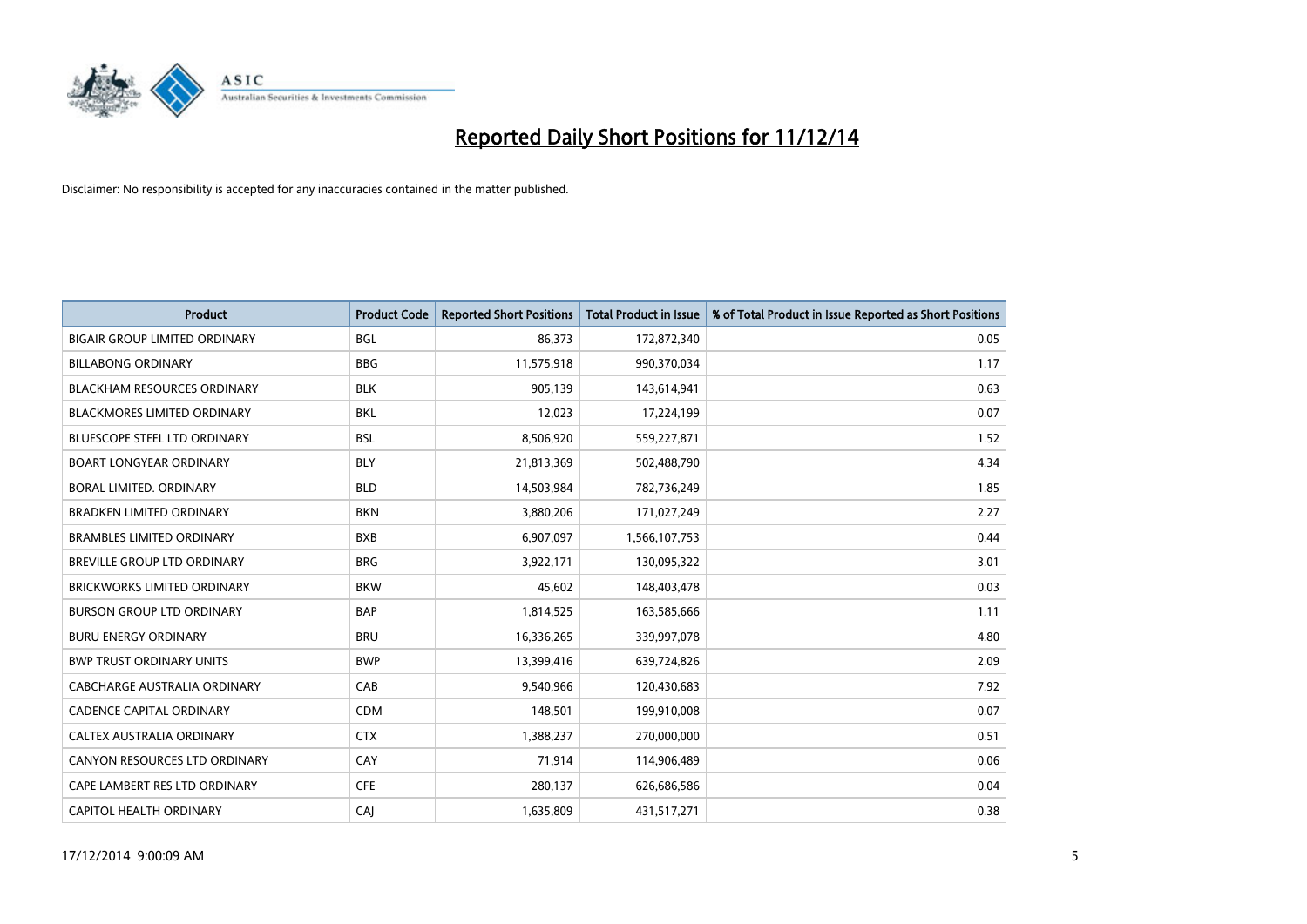

| <b>Product</b>                          | <b>Product Code</b> | <b>Reported Short Positions</b> | <b>Total Product in Issue</b> | % of Total Product in Issue Reported as Short Positions |
|-----------------------------------------|---------------------|---------------------------------|-------------------------------|---------------------------------------------------------|
| <b>CARDNO LIMITED ORDINARY</b>          | CDD                 | 14,109,302                      | 164,362,901                   | 8.58                                                    |
| CARNARVON PETROLEUM ORDINARY            | <b>CVN</b>          | 1,887,402                       | 987,288,369                   | 0.19                                                    |
| CARSALES.COM LTD ORDINARY               | <b>CRZ</b>          | 14,776,207                      | 238,949,885                   | 6.18                                                    |
| CASH CONVERTERS ORDINARY                | CCV                 | 8,681,323                       | 478,876,525                   | 1.81                                                    |
| CEDAR WOODS PROP. ORDINARY              | <b>CWP</b>          | 197,701                         | 78,336,371                    | 0.25                                                    |
| CENTRAL PETROLEUM ORDINARY              | <b>CTP</b>          | 226,475                         | 368,718,957                   | 0.06                                                    |
| CENTURIA METRO REIT STAPLED             | <b>CMA</b>          | 6,626                           | 71,500,158                    | 0.01                                                    |
| CFS RETAIL TRUST GRP STAPLED SECURITIES | <b>CFX</b>          | 5,266,699                       | 3,050,355,727                 | 0.17                                                    |
| <b>CHALLENGER LIMITED ORDINARY</b>      | <b>CGF</b>          | 440,500                         | 569,725,821                   | 0.08                                                    |
| CHANDLER MACLEOD LTD ORDINARY           | <b>CMG</b>          | 662,195                         | 547,985,086                   | 0.12                                                    |
| CHARTER HALL GROUP STAPLED US PROHIBIT. | <b>CHC</b>          | 810,629                         | 355,051,540                   | 0.23                                                    |
| <b>CHARTER HALL RETAIL UNITS</b>        | <b>CQR</b>          | 14,921,918                      | 372,893,153                   | 4.00                                                    |
| <b>CHORUS LIMITED ORDINARY</b>          | <b>CNU</b>          | 131,926                         | 396,369,767                   | 0.03                                                    |
| CLEARVIEW WEALTH LTD ORDINARY           | <b>CVW</b>          | 10,001                          | 581,111,182                   | 0.00                                                    |
| CLINUVEL PHARMACEUT, ORDINARY           | CUV                 | 45,870                          | 42,466,435                    | 0.11                                                    |
| COAL OF AFRICA LTD ORDINARY             | <b>CZA</b>          | 426                             | 1,299,368,613                 | 0.00                                                    |
| COALSPUR MINES LTD ORDINARY             | <b>CPL</b>          | 437,573                         | 641,544,455                   | 0.07                                                    |
| COCA-COLA AMATIL ORDINARY               | <b>CCL</b>          | 28,757,579                      | 763,590,249                   | 3.77                                                    |
| <b>COCHLEAR LIMITED ORDINARY</b>        | <b>COH</b>          | 5,752,355                       | 57,081,775                    | 10.08                                                   |
| COCKATOO COAL ORDINARY                  | <b>COK</b>          | 167,987                         | 4,560,196,928                 | 0.00                                                    |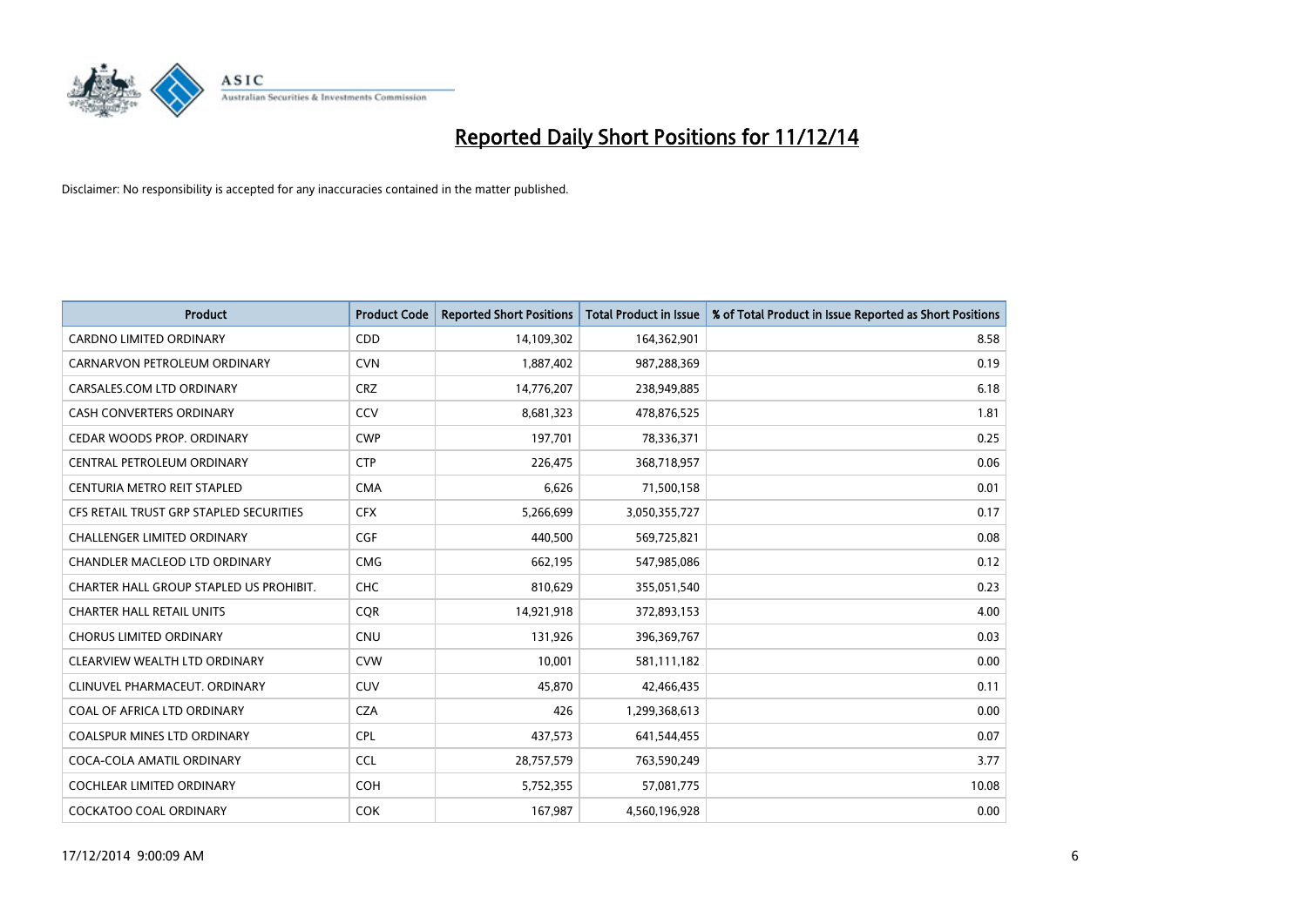

| <b>Product</b>                              | <b>Product Code</b> | <b>Reported Short Positions</b> | <b>Total Product in Issue</b> | % of Total Product in Issue Reported as Short Positions |
|---------------------------------------------|---------------------|---------------------------------|-------------------------------|---------------------------------------------------------|
| <b>CODAN LIMITED ORDINARY</b>               | <b>CDA</b>          | 161,213                         | 176,969,924                   | 0.09                                                    |
| COFFEY INTERNATIONAL ORDINARY               | <b>COF</b>          | 6,077                           | 255,833,165                   | 0.00                                                    |
| <b>COKAL LTD ORDINARY</b>                   | <b>CKA</b>          | 6,820                           | 471,487,926                   | 0.00                                                    |
| <b>COLLECTION HOUSE ORDINARY</b>            | <b>CLH</b>          | 2,675,264                       | 130,443,227                   | 2.05                                                    |
| <b>COLLINS FOODS LTD ORDINARY</b>           | <b>CKF</b>          | 100,000                         | 93,000,003                    | 0.11                                                    |
| COMMONWEALTH BANK, ORDINARY                 | <b>CBA</b>          | 21,532,196                      | 1,621,319,194                 | 1.33                                                    |
| <b>COMPASS RESOURCES ORDINARY</b>           | <b>CMR</b>          | 7,472                           | 1,403,744,100                 | 0.00                                                    |
| <b>COMPUTERSHARE LTD ORDINARY</b>           | <b>CPU</b>          | 8,553,749                       | 556,203,079                   | 1.54                                                    |
| <b>COOPER ENERGY LTD ORDINARY</b>           | <b>COE</b>          | 98,886                          | 329,235,509                   | 0.03                                                    |
| CORP TRAVEL LIMITED ORDINARY                | <b>CTD</b>          | 352,316                         | 90,517,621                    | 0.39                                                    |
| <b>CORP TRAVEL LIMITED RIGHTS 15-DEC-14</b> | <b>CTDRA</b>        | 7,816                           | 5,172,435                     | 0.15                                                    |
| <b>COVER-MORE GRP LTD ORDINARY</b>          | <b>CVO</b>          | 5,419,851                       | 317,750,000                   | 1.71                                                    |
| <b>CREDIT CORP GROUP ORDINARY</b>           | <b>CCP</b>          | 520,966                         | 46,296,407                    | 1.13                                                    |
| <b>CROMWELL PROP STAPLED SECURITIES</b>     | <b>CMW</b>          | 8,636,543                       | 1,735,299,783                 | 0.50                                                    |
| <b>CROWE HORWATH AUS ORDINARY</b>           | <b>CRH</b>          | 4,635,790                       | 273,005,429                   | 1.70                                                    |
| <b>CROWN RESORTS LTD ORDINARY</b>           | <b>CWN</b>          | 13,070,748                      | 728,394,185                   | 1.79                                                    |
| <b>CSG LIMITED ORDINARY</b>                 | CSV                 | 472,266                         | 284,148,839                   | 0.17                                                    |
| <b>CSL LIMITED ORDINARY</b>                 | <b>CSL</b>          | 1,918,347                       | 474,756,160                   | 0.40                                                    |
| <b>CSR LIMITED ORDINARY</b>                 | <b>CSR</b>          | 11,954,258                      | 506,000,315                   | 2.36                                                    |
| <b>CUDECO LIMITED ORDINARY</b>              | CDU                 | 10,039,522                      | 235,425,143                   | 4.26                                                    |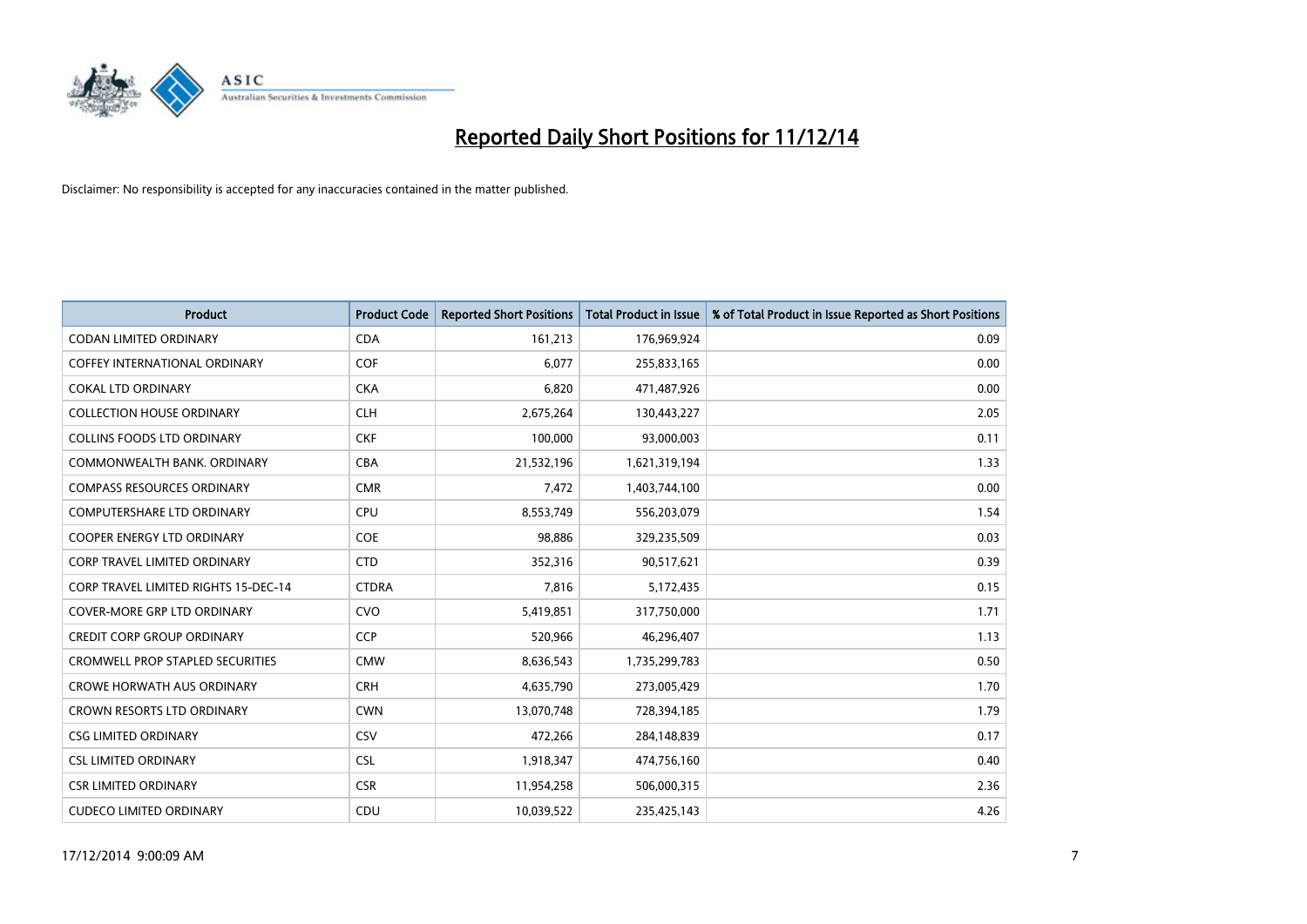

| <b>Product</b>                     | <b>Product Code</b> | <b>Reported Short Positions</b> | <b>Total Product in Issue</b> | % of Total Product in Issue Reported as Short Positions |
|------------------------------------|---------------------|---------------------------------|-------------------------------|---------------------------------------------------------|
| DATA#3 LIMITED ORDINARY            | <b>DTL</b>          | 30,759                          | 153,974,950                   | 0.02                                                    |
| DECMIL GROUP LIMITED ORDINARY      | <b>DCG</b>          | 1,167,825                       | 168,657,794                   | 0.69                                                    |
| DEEP YELLOW LIMITED ORDINARY       | <b>DYL</b>          | 1,002                           | 1,891,494,412                 | 0.00                                                    |
| DEVINE LIMITED ORDINARY            | <b>DVN</b>          | 2,000                           | 158,730,556                   | 0.00                                                    |
| DEXUS PROPERTY GROUP STAPLED UNITS | <b>DXS</b>          | 1,951,752                       | 905,531,797                   | 0.22                                                    |
| DICK SMITH HLDGS ORDINARY          | <b>DSH</b>          | 16,611,601                      | 236,511,364                   | 7.02                                                    |
| DISCOVERY METALS LTD ORDINARY      | <b>DML</b>          | 575,184                         | 644,039,581                   | 0.09                                                    |
| DOMINO PIZZA ENTERPR ORDINARY      | <b>DMP</b>          | 1,421,606                       | 86,160,773                    | 1.65                                                    |
| DONACO INTERNATIONAL ORDINARY      | <b>DNA</b>          | 7,732,661                       | 461,434,022                   | 1.68                                                    |
| DORAY MINERALS LTD ORDINARY        | <b>DRM</b>          | 145,570                         | 165,834,256                   | 0.09                                                    |
| DOWNER EDI LIMITED ORDINARY        | <b>DOW</b>          | 26,036,304                      | 435,399,975                   | 5.98                                                    |
| DRAGON MINING LTD ORDINARY         | <b>DRA</b>          | 2,213                           | 88,840,613                    | 0.00                                                    |
| DRILLSEARCH ENERGY ORDINARY        | <b>DLS</b>          | 15,429,537                      | 461,101,450                   | 3.35                                                    |
| DUET GROUP STAPLED US PROHIBIT.    | <b>DUE</b>          | 26,190,716                      | 1,440,795,515                 | 1.82                                                    |
| DULUXGROUP LIMITED ORDINARY        | <b>DLX</b>          | 5,127,083                       | 383,503,942                   | 1.34                                                    |
| ECHO ENTERTAINMENT ORDINARY        | <b>EGP</b>          | 7,846,390                       | 825,672,730                   | 0.95                                                    |
| ELDERS LIMITED ORDINARY            | <b>ELD</b>          | 14,462,162                      | 837,232,507                   | 1.73                                                    |
| ELEMENTAL MINERALS ORDINARY        | ELM                 | 94,536                          | 381,850,877                   | 0.02                                                    |
| ELIXIR PETROLEUM LTD ORDINARY      | <b>EXR</b>          | 4,324,074                       | 1,031,278,356                 | 0.42                                                    |
| <b>EMECO HOLDINGS ORDINARY</b>     | <b>EHL</b>          | 11,049,772                      | 599,675,707                   | 1.84                                                    |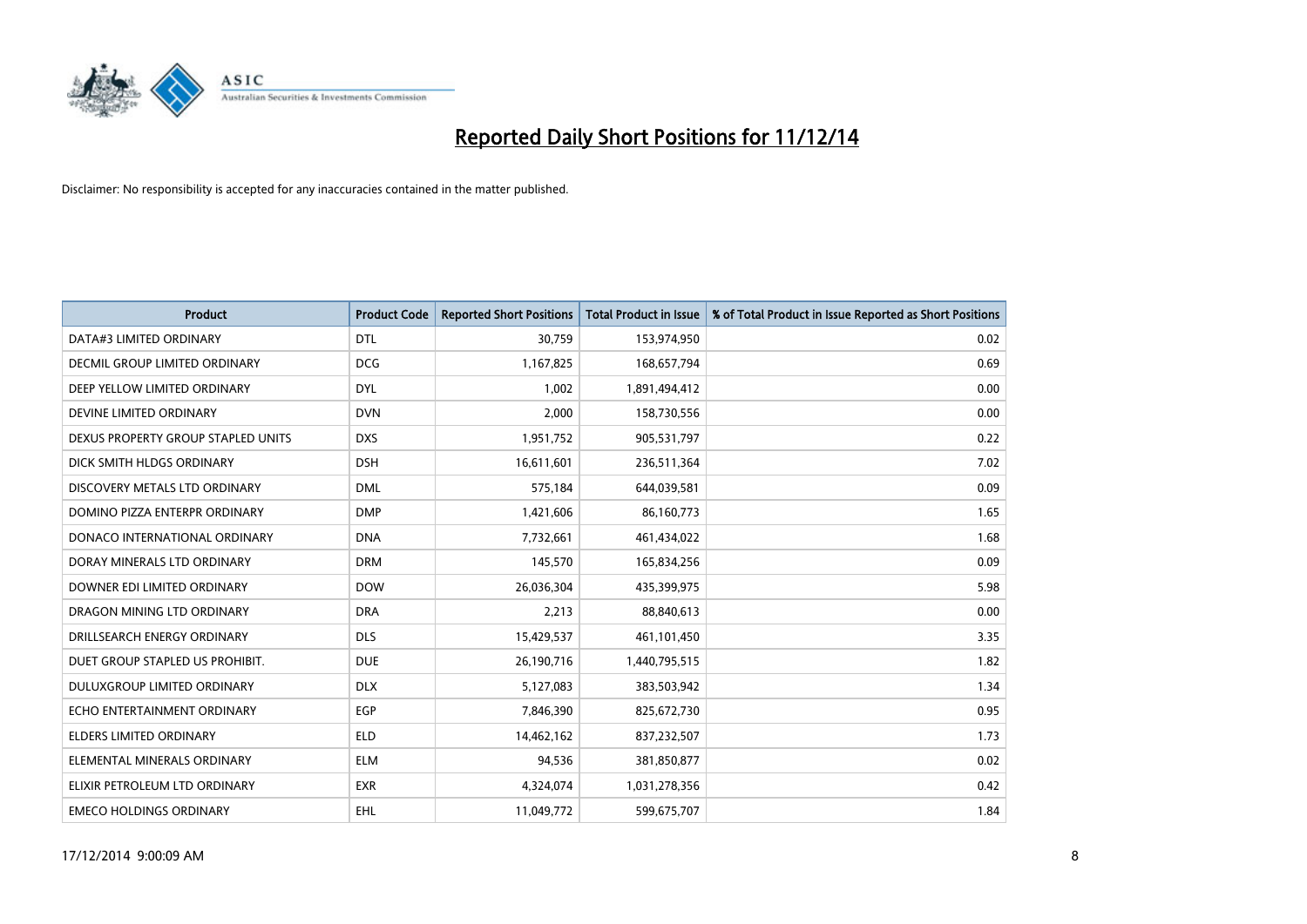

| <b>Product</b>                         | <b>Product Code</b> | <b>Reported Short Positions</b> | <b>Total Product in Issue</b> | % of Total Product in Issue Reported as Short Positions |
|----------------------------------------|---------------------|---------------------------------|-------------------------------|---------------------------------------------------------|
| <b>ENDEAVOUR MIN CORP CDI 1:1</b>      | <b>EVR</b>          | 9,544                           | 49,121,346                    | 0.02                                                    |
| ENERGY RESOURCES ORDINARY 'A'          | ERA                 | 12,003,592                      | 517,725,062                   | 2.32                                                    |
| <b>ENERGY WORLD CORPOR, ORDINARY</b>   | <b>EWC</b>          | 46,792,930                      | 1,734,166,672                 | 2.70                                                    |
| EQUATORIAL RES LTD ORDINARY            | EQX                 | 33                              | 124,445,353                   | 0.00                                                    |
| EQUITY TRUSTEES ORDINARY               | EQT                 | 34,066                          | 19,269,445                    | 0.18                                                    |
| ERM POWER LIMITED ORDINARY             | EPW                 | 1,321,222                       | 241,477,698                   | 0.55                                                    |
| ESTIA HEALTH LTD ORDINARY              | EHE                 | 250,416                         | 180,885,580                   | 0.14                                                    |
| EVOLUTION MINING LTD ORDINARY          | <b>EVN</b>          | 49,759,406                      | 714,921,647                   | 6.96                                                    |
| FAIRFAX MEDIA LTD ORDINARY             | <b>FXI</b>          | 57,409,761                      | 2,351,955,725                 | 2.44                                                    |
| <b>FANTASTIC HOLDINGS ORDINARY</b>     | <b>FAN</b>          | 14,650                          | 103,257,398                   | 0.01                                                    |
| <b>FAR LTD ORDINARY</b>                | FAR                 | 17,034,335                      | 3,126,808,427                 | 0.54                                                    |
| FEDERATION CNTRES ORD/UNIT STAPLED SEC | <b>FDC</b>          | 2,983,956                       | 1,427,641,565                 | 0.21                                                    |
| FINBAR GROUP LIMITED ORDINARY          | <b>FRI</b>          | 7,447                           | 228,720,815                   | 0.00                                                    |
| FISHER & PAYKEL H. ORDINARY            | <b>FPH</b>          | 27,559                          | 556,699,813                   | 0.00                                                    |
| FLEETWOOD CORP ORDINARY                | <b>FWD</b>          | 1,621,732                       | 60,679,412                    | 2.67                                                    |
| FLETCHER BUILDING ORDINARY             | <b>FBU</b>          | 2,206,652                       | 687,854,788                   | 0.32                                                    |
| FLEXIGROUP LIMITED ORDINARY            | FXL                 | 8,192,550                       | 304,096,060                   | 2.69                                                    |
| FLIGHT CENTRE TRAVEL ORDINARY          | <b>FLT</b>          | 7,308,760                       | 100,718,401                   | 7.26                                                    |
| FLINDERS MINES LTD ORDINARY            | <b>FMS</b>          | 65,000                          | 2,714,328,936                 | 0.00                                                    |
| FOCUS MINERALS LTD ORDINARY            | <b>FML</b>          | 13,032,021                      | 9,137,375,877                 | 0.14                                                    |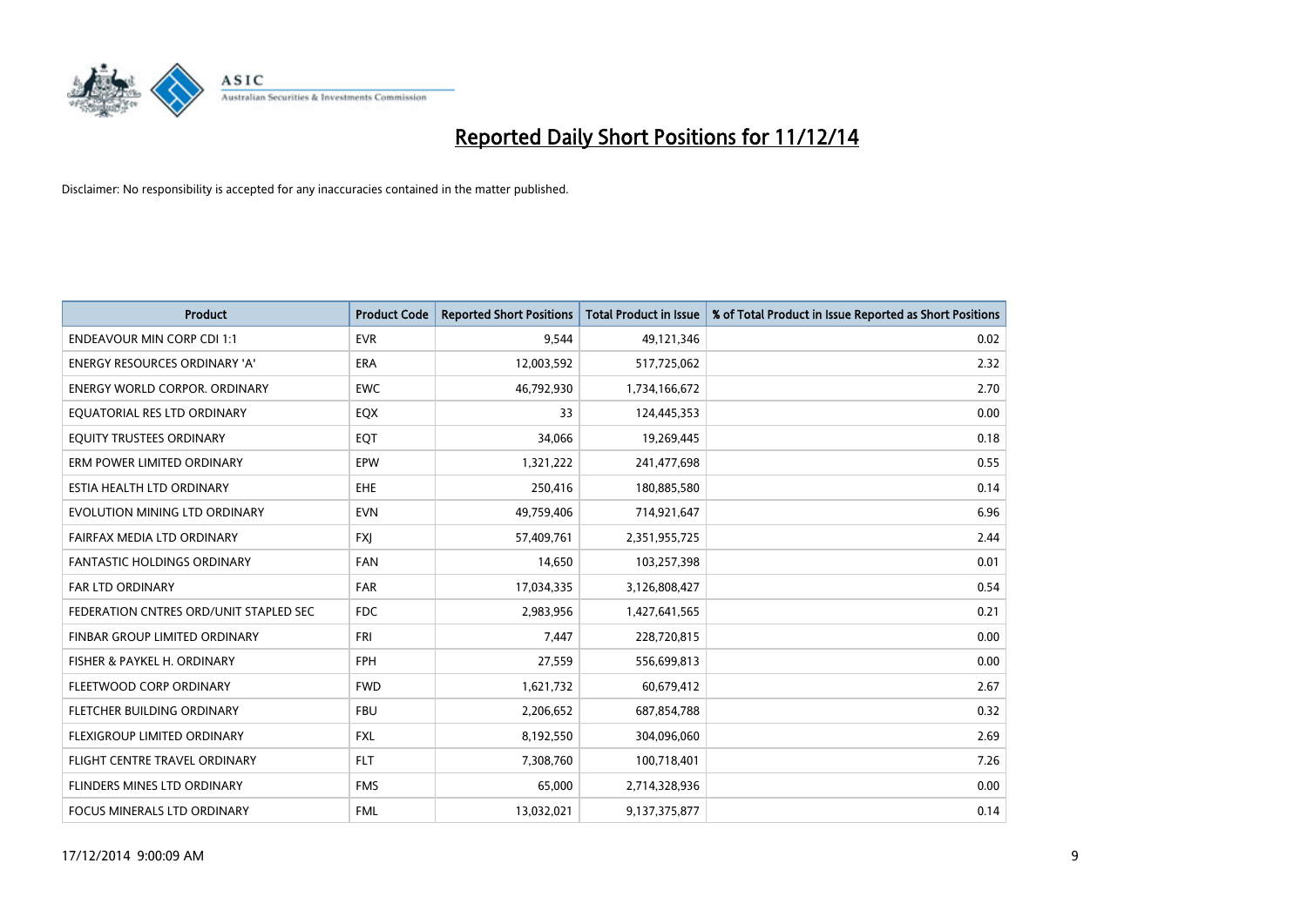

| <b>Product</b>                             | <b>Product Code</b> | <b>Reported Short Positions</b> | <b>Total Product in Issue</b> | % of Total Product in Issue Reported as Short Positions |
|--------------------------------------------|---------------------|---------------------------------|-------------------------------|---------------------------------------------------------|
| <b>FOLKESTONE EDU TRUST UNITS</b>          | <b>FET</b>          | 1,934,230                       | 205,992,922                   | 0.94                                                    |
| FONTERRA SHARE FUND ORDINARY UNITS         | <b>FSF</b>          | 109,403                         | 121,486,490                   | 0.09                                                    |
| <b>FORTESCUE METALS GRP ORDINARY</b>       | <b>FMG</b>          | 289,741,736                     | 3,113,798,151                 | 9.31                                                    |
| FREEDOM FOOD LTD ORDINARY                  | <b>FNP</b>          | 56,972                          | 152,689,663                   | 0.04                                                    |
| <b>FUNTASTIC LIMITED ORDINARY</b>          | <b>FUN</b>          | 370,000                         | 669,869,723                   | 0.06                                                    |
| <b>G.U.D. HOLDINGS ORDINARY</b>            | GUD                 | 2,821,964                       | 70,939,492                    | 3.98                                                    |
| <b>G8 EDUCATION LIMITED ORDINARY</b>       | <b>GEM</b>          | 12,104,212                      | 353,691,630                   | 3.42                                                    |
| <b>GALAXY RESOURCES ORDINARY</b>           | GXY                 | 1,320,443                       | 1,064,533,669                 | 0.12                                                    |
| <b>GBST HOLDINGS., ORDINARY</b>            | GBT                 | 10,746                          | 66,561,725                    | 0.02                                                    |
| <b>GDI PROPERTY GRP STAPLED SECURITIES</b> | GDI                 | 423,013                         | 567,575,025                   | 0.07                                                    |
| <b>GENESIS ENERGY LTD ORDINARY</b>         | <b>GNE</b>          | 1,000                           | 1,000,000,000                 | 0.00                                                    |
| <b>GENETIC TECHNOLOGIES ORDINARY</b>       | GTG                 | 2,469,090                       | 812,790,318                   | 0.30                                                    |
| <b>GENTRACK GROUP LTD ORDINARY</b>         | <b>GTK</b>          | 3,000                           | 72,699,510                    | 0.00                                                    |
| <b>GENWORTH MORTGAGE ORDINARY</b>          | <b>GMA</b>          | 11,159,251                      | 650,000,000                   | 1.72                                                    |
| <b>GEODYNAMICS LIMITED ORDINARY</b>        | GDY                 | 819                             | 435,880,130                   | 0.00                                                    |
| <b>GINDALBIE METALS LTD ORDINARY</b>       | GBG                 | 34,542,092                      | 1,495,306,811                 | 2.31                                                    |
| <b>GODFREYS GRP LTD ORDINARY</b>           | GFY                 | 222,352                         | 40,298,056                    | 0.55                                                    |
| <b>GOLD ROAD RES LTD ORDINARY</b>          | GOR                 | 2,290,067                       | 594,881,822                   | 0.38                                                    |
| <b>GOODMAN FIELDER, ORDINARY</b>           | <b>GFF</b>          | 5,034,121                       | 1,955,559,207                 | 0.26                                                    |
| <b>GOODMAN GROUP STAPLED</b>               | <b>GMG</b>          | 13,307,113                      | 1,745,460,061                 | 0.76                                                    |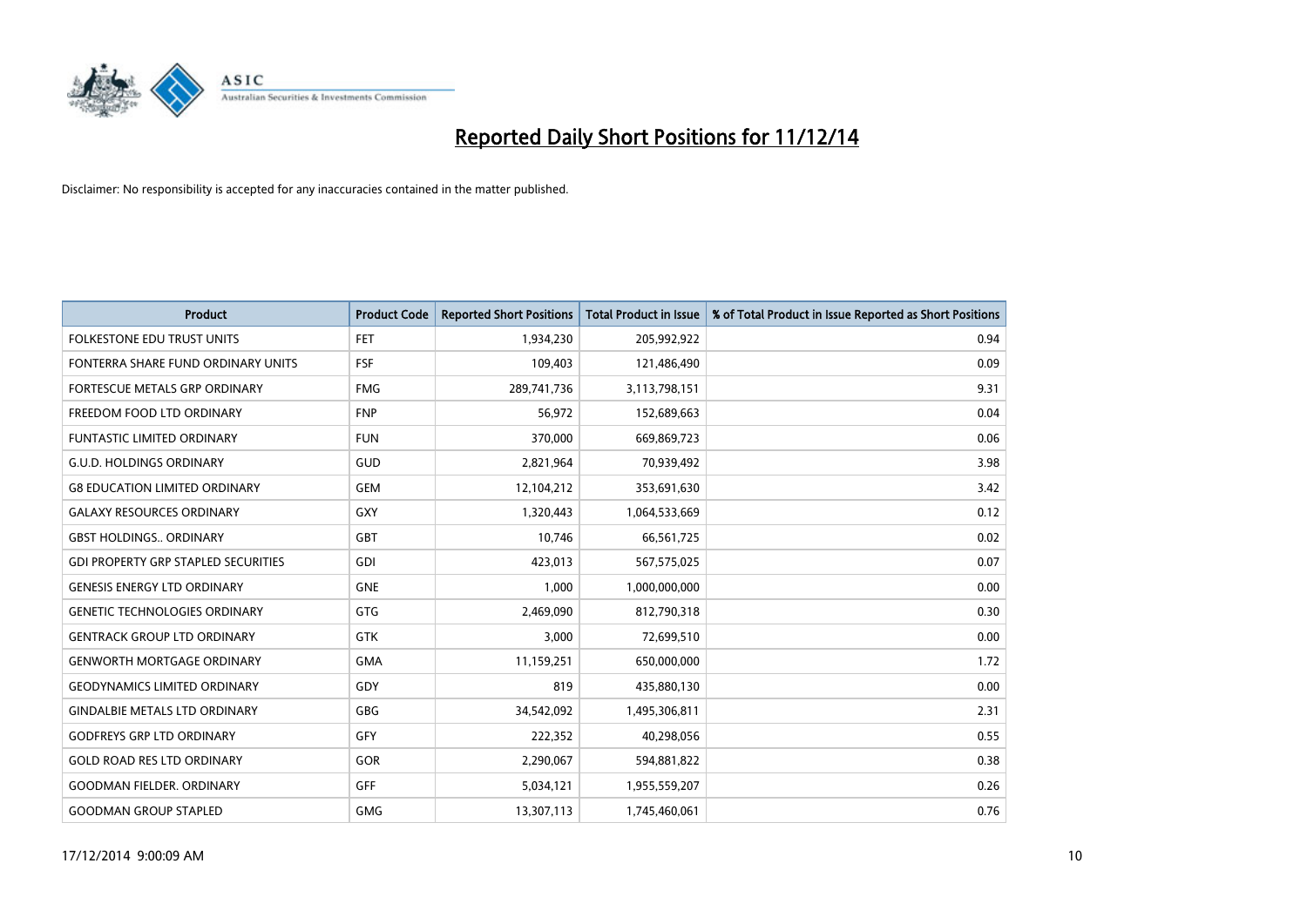

| <b>Product</b>                                   | <b>Product Code</b> | <b>Reported Short Positions</b> | <b>Total Product in Issue</b> | % of Total Product in Issue Reported as Short Positions |
|--------------------------------------------------|---------------------|---------------------------------|-------------------------------|---------------------------------------------------------|
| <b>GPT GROUP STAPLED SEC.</b>                    | <b>GPT</b>          | 3,676,168                       | 1,685,460,955                 | 0.22                                                    |
| <b>GRAINCORP LIMITED A CLASS ORDINARY</b>        | <b>GNC</b>          | 15,413,322                      | 228,855,628                   | 6.73                                                    |
| <b>GRANGE RESOURCES, ORDINARY</b>                | <b>GRR</b>          | 11,706,881                      | 1,157,097,869                 | 1.01                                                    |
| <b>GREENCROSS LIMITED ORDINARY</b>               | GXL                 | 2,579,566                       | 111,447,503                   | 2.31                                                    |
| <b>GREENLAND MIN EN LTD ORDINARY</b>             | GGG                 | 1,435,784                       | 669,389,552                   | 0.21                                                    |
| GREENLAND MIN EN LTD RIGHTS 26-JUN-14            | GGGR                | 3,842                           | 88,685,050                    | 0.00                                                    |
| <b>GROWTHPOINT PROPERTY ORD/UNIT STAPLED SEC</b> | GOZ                 | 735,791                         | 554,602,697                   | 0.13                                                    |
| <b>GRYPHON MINERALS LTD ORDINARY</b>             | GRY                 | 2,238,489                       | 401,185,424                   | 0.56                                                    |
| <b>GUILDFORD COAL LTD ORDINARY</b>               | <b>GUF</b>          | 77,890                          | 917,612,681                   | 0.01                                                    |
| <b>GWA GROUP LTD ORDINARY</b>                    | <b>GWA</b>          | 15,250,019                      | 306,533,770                   | 4.97                                                    |
| <b>HANSEN TECHNOLOGIES ORDINARY</b>              | <b>HSN</b>          | 23,228                          | 163,214,381                   | 0.01                                                    |
| HARVEY NORMAN ORDINARY                           | <b>HVN</b>          | 44,139,367                      | 1,062,316,784                 | 4.16                                                    |
| <b>HARVEY NORMAN RIGHTS 08-DEC-14</b>            | <b>HVNR</b>         | 82,113                          | 48,287,127                    | 0.17                                                    |
| HEALTHSCOPE LIMITED. ORDINARY                    | <b>HSO</b>          | 11,660,610                      | 1,732,094,838                 | 0.67                                                    |
| <b>HENDERSON GROUP CDI 1:1</b>                   | <b>HGG</b>          | 4,841,786                       | 776,451,740                   | 0.62                                                    |
| HFA HOLDINGS LIMITED ORDINARY                    | <b>HFA</b>          | 3,809                           | 162,147,897                   | 0.00                                                    |
| <b>HIGHLANDS PACIFIC ORDINARY</b>                | <b>HIG</b>          | 3,153                           | 918,694,336                   | 0.00                                                    |
| HILLGROVE RES LTD ORDINARY                       | <b>HGO</b>          | 135,707                         | 147,711,123                   | 0.09                                                    |
| <b>HILLS LTD ORDINARY</b>                        | <b>HIL</b>          | 1,519,803                       | 231,985,526                   | 0.66                                                    |
| HORIZON OIL LIMITED ORDINARY                     | <b>HZN</b>          | 36,886,279                      | 1,301,981,265                 | 2.83                                                    |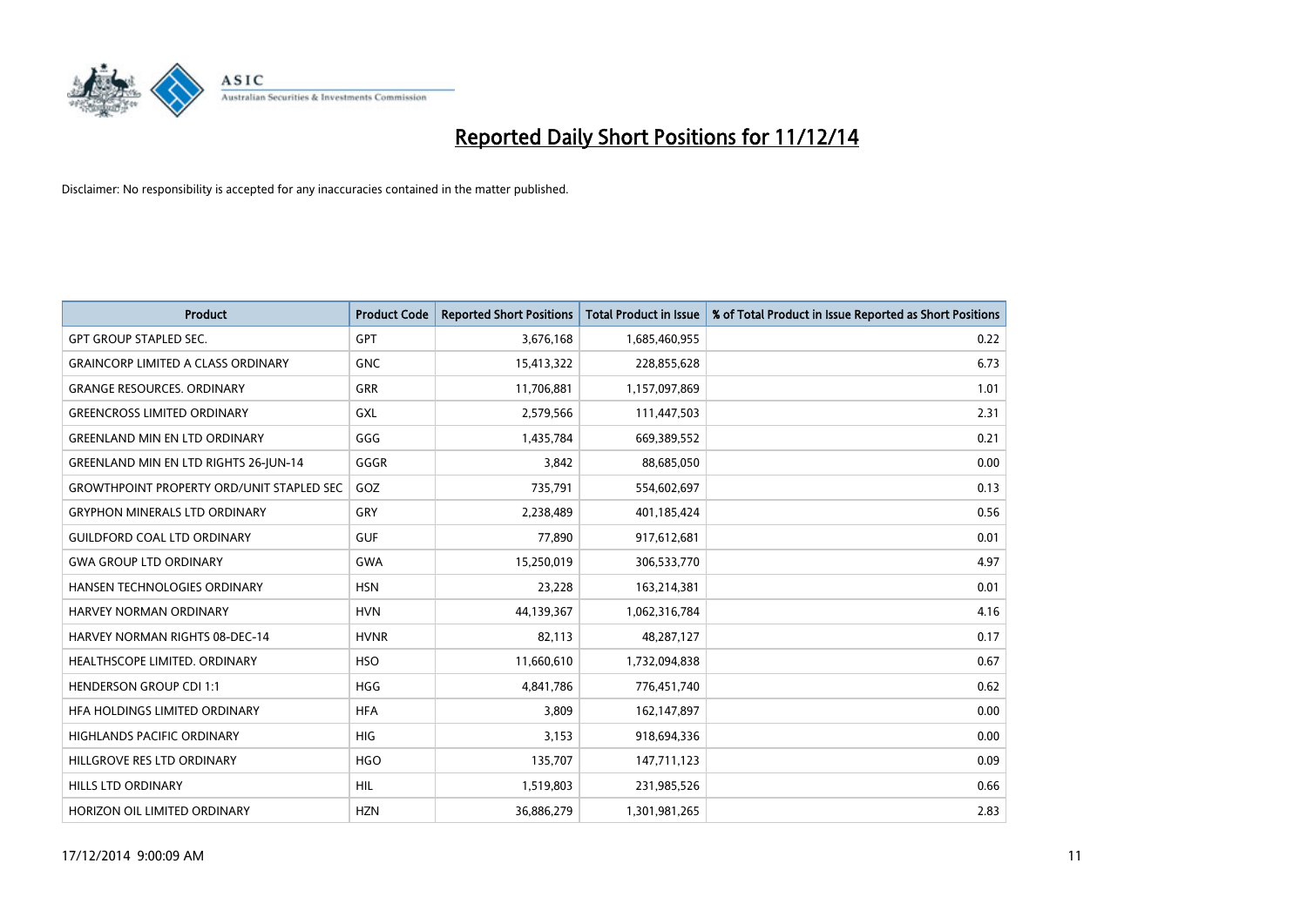

| Product                                       | <b>Product Code</b> | <b>Reported Short Positions</b> | <b>Total Product in Issue</b> | % of Total Product in Issue Reported as Short Positions |
|-----------------------------------------------|---------------------|---------------------------------|-------------------------------|---------------------------------------------------------|
| <b>HOTEL PROPERTY STAPLED</b>                 | <b>HPI</b>          | 103,483                         | 146,105,439                   | 0.07                                                    |
| HUON AQUACULTURE GRP ORDINARY                 | <b>HUO</b>          | 905,261                         | 87,337,207                    | 1.04                                                    |
| <b>ICAR ASIA LTD ORDINARY</b>                 | ICQ                 | 498,669                         | 212,288,846                   | 0.23                                                    |
| <b>ICON ENERGY LIMITED ORDINARY</b>           | <b>ICN</b>          | 100,000                         | 618,717,503                   | 0.02                                                    |
| <b>IINET LIMITED ORDINARY</b>                 | <b>IIN</b>          | 7,769,364                       | 162, 163, 526                 | 4.79                                                    |
| <b>ILUKA RESOURCES ORDINARY</b>               | <b>ILU</b>          | 23,326,856                      | 418,700,517                   | 5.57                                                    |
| <b>IMDEX LIMITED ORDINARY</b>                 | <b>IMD</b>          | 2,551,411                       | 216,203,136                   | 1.18                                                    |
| IMF BENTHAM LTD ORDINARY                      | <b>IMF</b>          | 4,654,240                       | 166,580,957                   | 2.79                                                    |
| <b>IMPEDIMED LIMITED ORDINARY</b>             | <b>IPD</b>          | 69,937                          | 238,715,467                   | 0.03                                                    |
| <b>INCITEC PIVOT ORDINARY</b>                 | IPL                 | 32,468,887                      | 1,654,998,197                 | 1.96                                                    |
| INDEPENDENCE GROUP ORDINARY                   | <b>IGO</b>          | 2,183,139                       | 234,256,573                   | 0.93                                                    |
| <b>INDOPHIL RESOURCES ORDINARY</b>            | <b>IRN</b>          | 7,372,223                       | 1,203,146,194                 | 0.61                                                    |
| <b>INDUSTRIA REIT STAPLED</b>                 | <b>IDR</b>          | 406,233                         | 125,000,001                   | 0.32                                                    |
| <b>INFIGEN ENERGY STAPLED SECURITIES</b>      | <b>IFN</b>          | 3,101,110                       | 767,887,581                   | 0.40                                                    |
| <b>INFOMEDIA LTD ORDINARY</b>                 | <b>IFM</b>          | 925,513                         | 306,954,355                   | 0.30                                                    |
| <b>INGENIA GROUP STAPLED SECURITIES</b>       | <b>INA</b>          | 8,627,643                       | 878,851,910                   | 0.98                                                    |
| INSURANCE AUSTRALIA ORDINARY                  | IAG                 | 8,788,429                       | 2,341,618,048                 | 0.38                                                    |
| <b>INTREPID MINES DEF EX BTR</b>              | <b>IAUN</b>         | 8,049                           | 177,406,364                   | 0.00                                                    |
| <b>INTREPID MINES ORDINARY</b>                | <b>IAU</b>          | 4,794,599                       | 557,766,065                   | 0.86                                                    |
| <b>INVESTA OFFICE FUND STAPLED SECURITIES</b> | <b>IOF</b>          | 1,050,867                       | 614,047,458                   | 0.17                                                    |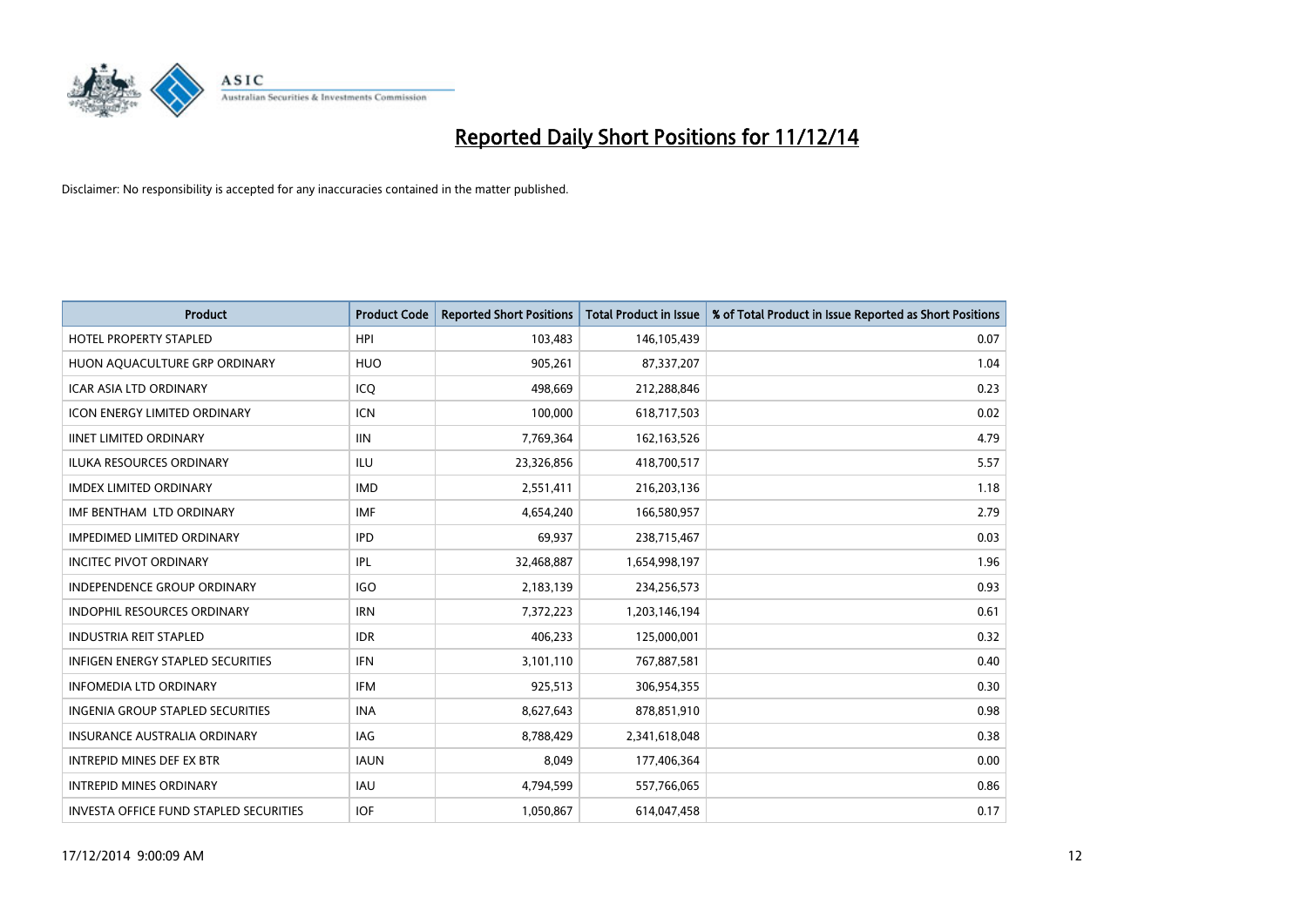

| <b>Product</b>                           | <b>Product Code</b> | <b>Reported Short Positions</b> | <b>Total Product in Issue</b> | % of Total Product in Issue Reported as Short Positions |
|------------------------------------------|---------------------|---------------------------------|-------------------------------|---------------------------------------------------------|
| <b>INVOCARE LIMITED ORDINARY</b>         | <b>IVC</b>          | 4,189,272                       | 110,030,298                   | 3.81                                                    |
| <b>IOOF HOLDINGS LTD ORDINARY</b>        | IFL                 | 13,947,125                      | 300,133,752                   | 4.65                                                    |
| <b>IPH LIMITED ORDINARY</b>              | <b>IPH</b>          | 548,406                         | 157,559,499                   | 0.35                                                    |
| <b>IPROPERTY GROUP LTD ORDINARY</b>      | <b>IPP</b>          | 2,036,264                       | 181,703,204                   | 1.12                                                    |
| <b>IRESS LIMITED ORDINARY</b>            | <b>IRE</b>          | 6,264,733                       | 159,097,319                   | 3.94                                                    |
| <b>ISELECT LTD ORDINARY</b>              | <b>ISU</b>          | 1,299,847                       | 261,489,894                   | 0.50                                                    |
| <b>ISENTIA GROUP LTD ORDINARY</b>        | <b>ISD</b>          | 364,211                         | 200,000,001                   | 0.18                                                    |
| <b>ISENTRIC LTD. ORDINARY</b>            | ICU                 | 74,064                          | 77,362,962                    | 0.10                                                    |
| JAMES HARDIE INDUST CHESS DEPOSITARY INT | <b>IHX</b>          | 8,637,714                       | 445,222,254                   | 1.94                                                    |
| JAPARA HEALTHCARE LT ORDINARY            | <b>IHC</b>          | 13,102,597                      | 263,046,592                   | 4.98                                                    |
| <b>JB HI-FI LIMITED ORDINARY</b>         | <b>JBH</b>          | 12,804,789                      | 98,950,309                    | 12.94                                                   |
| KAROON GAS AUSTRALIA ORDINARY            | <b>KAR</b>          | 20,085,226                      | 250,085,718                   | 8.03                                                    |
| KATHMANDU HOLD LTD ORDINARY              | <b>KMD</b>          | 4,472,100                       | 201,318,944                   | 2.22                                                    |
| <b>KBL MINING LIMITED ORDINARY</b>       | KBL                 | 1,820                           | 393,535,629                   | 0.00                                                    |
| KINGSGATE CONSOLID, ORDINARY             | <b>KCN</b>          | 25,226,002                      | 223,584,937                   | 11.28                                                   |
| KINGSROSE MINING LTD ORDINARY            | <b>KRM</b>          | 525,490                         | 358,611,493                   | 0.15                                                    |
| KOGI IRON LTD ORDINARY                   | KFE                 | 2,401,553                       | 376,669,836                   | 0.64                                                    |
| LEIGHTON HOLDINGS ORDINARY               | LEI                 | 6,446,765                       | 338,503,563                   | 1.90                                                    |
| LEND LEASE GROUP UNIT/ORD STAPLED        | LLC                 | 1,634,318                       | 579,596,726                   | 0.28                                                    |
| LIFESTYLE COMMUNIT. ORDINARY             | LIC                 | 12,469                          | 99,970,131                    | 0.01                                                    |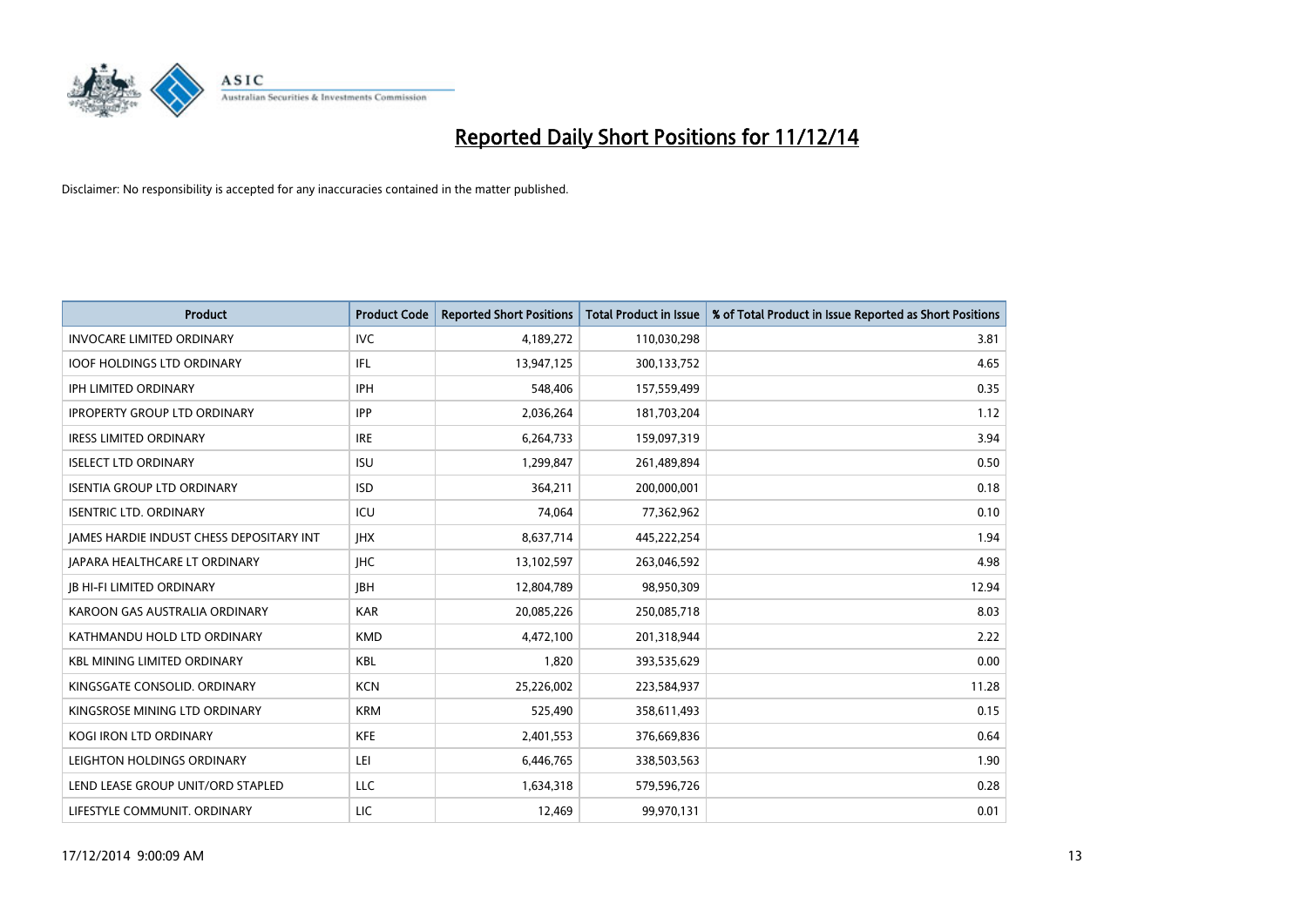

| <b>Product</b>                        | <b>Product Code</b> | <b>Reported Short Positions</b> | <b>Total Product in Issue</b> | % of Total Product in Issue Reported as Short Positions |
|---------------------------------------|---------------------|---------------------------------|-------------------------------|---------------------------------------------------------|
| LIQUEFIED NATURAL ORDINARY            | <b>LNG</b>          | 11,632,374                      | 462,223,201                   | 2.52                                                    |
| LONESTAR RESO LTD ORDINARY            | LNR                 | 246,067                         | 752,187,211                   | 0.03                                                    |
| LUCAPA DIAMOND LTD ORDINARY           | <b>LOM</b>          | 25,054                          | 181,872,742                   | 0.01                                                    |
| LYNAS CORPORATION ORDINARY            | <b>LYC</b>          | 94,276,021                      | 3,370,955,034                 | 2.80                                                    |
| <b>M2 GRP LTD ORDINARY</b>            | <b>MTU</b>          | 2,762,215                       | 181,905,060                   | 1.52                                                    |
| <b>MACA LIMITED ORDINARY</b>          | <b>MLD</b>          | 548,562                         | 232,676,373                   | 0.24                                                    |
| <b>MACMAHON HOLDINGS ORDINARY</b>     | MAH                 | 3,774,582                       | 1,261,699,966                 | 0.30                                                    |
| MACO ATLAS ROADS GRP ORDINARY STAPLED | <b>MOA</b>          | 12,612,823                      | 511,538,852                   | 2.47                                                    |
| MACQUARIE GROUP LTD ORDINARY          | MQG                 | 837,188                         | 321,374,751                   | 0.26                                                    |
| MAGELLAN FIN GRP LTD ORDINARY         | <b>MFG</b>          | 2,124,826                       | 159,818,691                   | 1.33                                                    |
| MANTRA GROUP LTD ORDINARY             | <b>MTR</b>          | 4,288,706                       | 249,471,229                   | 1.72                                                    |
| MATRIX C & E LTD ORDINARY             | <b>MCE</b>          | 2,570,788                       | 94,555,428                    | 2.72                                                    |
| MAVERICK DRILLING ORDINARY            | <b>MAD</b>          | 2,250,995                       | 544,321,602                   | 0.41                                                    |
| <b>MAXITRANS INDUSTRIES ORDINARY</b>  | <b>MXI</b>          | 14,089                          | 185,075,653                   | 0.01                                                    |
| MAYNE PHARMA LTD ORDINARY             | <b>MYX</b>          | 15,491,429                      | 590,383,495                   | 2.62                                                    |
| MCMILLAN SHAKESPEARE ORDINARY         | <b>MMS</b>          | 1,302,775                       | 77,525,801                    | 1.68                                                    |
| MCPHERSON'S LTD ORDINARY              | <b>MCP</b>          | 10,001                          | 96,684,407                    | 0.01                                                    |
| MEDIBANK PRIVATE LTD ORDINARY         | <b>MPL</b>          | 47,198,319                      | 2,754,003,240                 | 1.71                                                    |
| MEDUSA MINING LTD ORDINARY            | <b>MML</b>          | 18,807,678                      | 207,794,301                   | 9.05                                                    |
| MEO AUSTRALIA LTD ORDINARY            | <b>MEO</b>          | 411,000                         | 750,488,387                   | 0.05                                                    |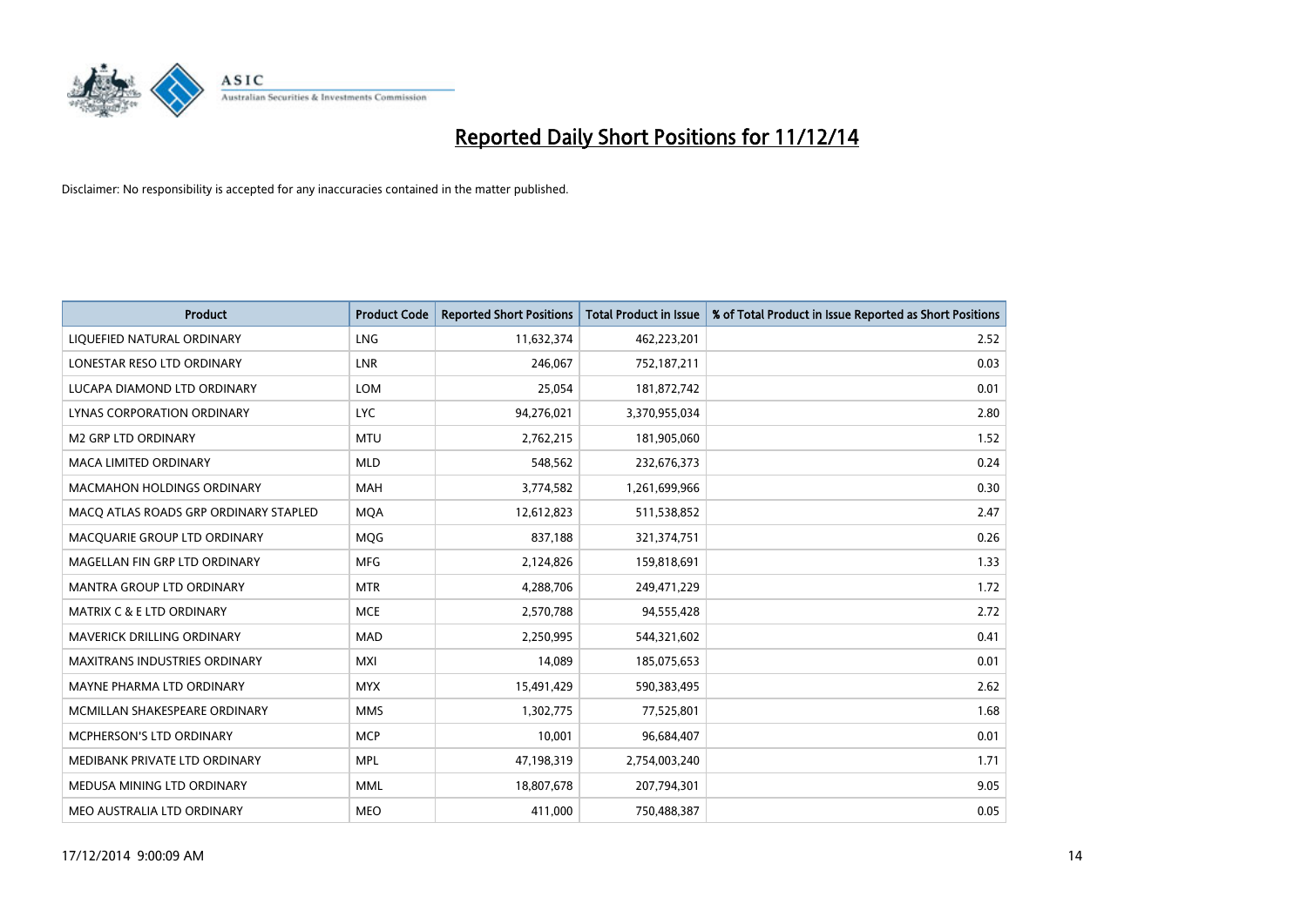

| <b>Product</b>                      | <b>Product Code</b> | <b>Reported Short Positions</b> | <b>Total Product in Issue</b> | % of Total Product in Issue Reported as Short Positions |
|-------------------------------------|---------------------|---------------------------------|-------------------------------|---------------------------------------------------------|
| MERIDIAN ENERGY INSTALMENT RECEIPTS | <b>MEZCA</b>        | 200,000                         | 1,255,413,626                 | 0.02                                                    |
| MESOBLAST LIMITED ORDINARY          | <b>MSB</b>          | 23,826,136                      | 324,176,029                   | 7.35                                                    |
| METALS X LIMITED ORDINARY           | <b>MLX</b>          | 439,313                         | 413,957,186                   | 0.11                                                    |
| METCASH LIMITED ORDINARY            | <b>MTS</b>          | 109,179,549                     | 903,309,574                   | 12.09                                                   |
| METMINCO LIMITED ORDINARY           | <b>MNC</b>          | 22,000                          | 1,855,516,023                 | 0.00                                                    |
| MIGHTY RIVER POWER ORDINARY         | <b>MYT</b>          | 3,243,464                       | 1,400,012,517                 | 0.23                                                    |
| MINCOR RESOURCES NL ORDINARY        | <b>MCR</b>          | 94,050                          | 188,208,274                   | 0.05                                                    |
| MINERAL DEPOSITS ORDINARY           | <b>MDL</b>          | 944,692                         | 103,676,341                   | 0.91                                                    |
| MINERAL RESOURCES, ORDINARY         | <b>MIN</b>          | 19,477,701                      | 187,270,274                   | 10.40                                                   |
| MINT PAYMENTS LTD ORDINARY          | <b>MNW</b>          | 29,688                          | 470,372,395                   | 0.01                                                    |
| MIRABELA NICKEL LTD ORDINARY        | <b>MBN</b>          | 2,012,293                       | 929,710,216                   | 0.22                                                    |
| MIRVAC GROUP STAPLED SECURITIES     | <b>MGR</b>          | 16,706,404                      | 3,697,197,370                 | 0.45                                                    |
| <b>MMAOFFSHOR ORDINARY</b>          | <b>MRM</b>          | 19,925,409                      | 368,666,221                   | 5.40                                                    |
| MOLOPO ENERGY LTD ORDINARY          | <b>MPO</b>          | 31,118                          | 248,705,730                   | 0.01                                                    |
| MONADELPHOUS GROUP ORDINARY         | <b>MND</b>          | 7,336,580                       | 92,998,380                    | 7.89                                                    |
| MONASH IVF GROUP LTD ORDINARY       | <b>MVF</b>          | 772,833                         | 231,081,089                   | 0.33                                                    |
| MORTGAGE CHOICE LTD ORDINARY        | MOC                 | 11,639                          | 124,216,248                   | 0.01                                                    |
| <b>MOUNT GIBSON IRON ORDINARY</b>   | <b>MGX</b>          | 51,248,198                      | 1,090,805,085                 | 4.70                                                    |
| MULTIPLEX SITES SITES               | <b>MXUPA</b>        | 2,593                           | 4,500,000                     | 0.06                                                    |
| MYER HOLDINGS LTD ORDINARY          | <b>MYR</b>          | 95,612,214                      | 585,689,551                   | 16.32                                                   |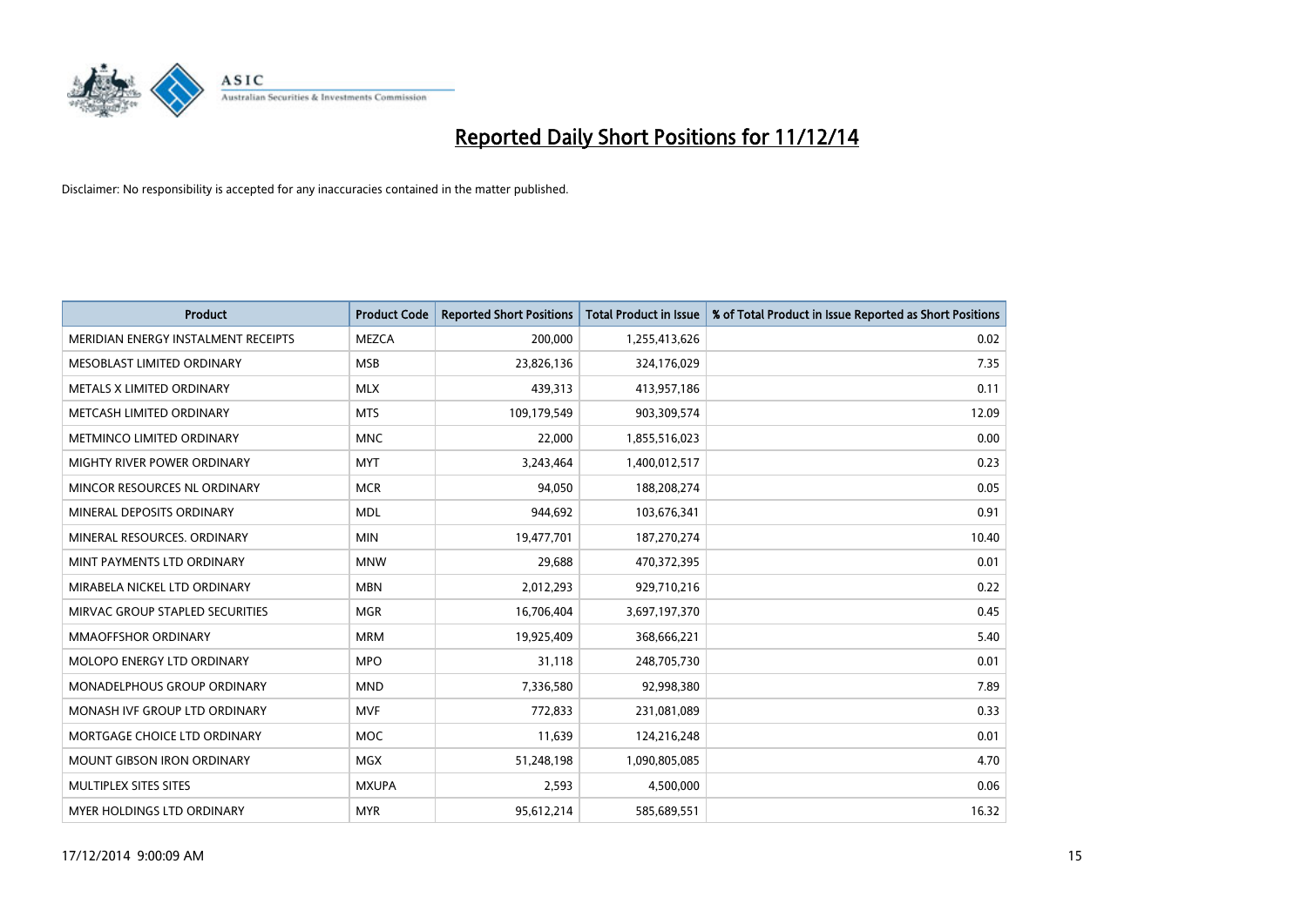

| <b>Product</b>                         | <b>Product Code</b> | <b>Reported Short Positions</b> | <b>Total Product in Issue</b> | % of Total Product in Issue Reported as Short Positions |
|----------------------------------------|---------------------|---------------------------------|-------------------------------|---------------------------------------------------------|
| NANOSONICS LIMITED ORDINARY            | <b>NAN</b>          | 2,550,855                       | 264,332,826                   | 0.97                                                    |
| NATIONAL AUST. BANK ORDINARY           | <b>NAB</b>          | 37,803,480                      | 2,366,311,132                 | 1.60                                                    |
| NATIONAL STORAGE STAPLED               | <b>NSR</b>          | 1,671,555                       | 295,631,660                   | 0.57                                                    |
| NAVITAS LIMITED ORDINARY               | <b>NVT</b>          | 3,712,374                       | 376,037,813                   | 0.99                                                    |
| NEARMAP LTD ORDINARY                   | <b>NEA</b>          | 1,958,374                       | 347,646,101                   | 0.56                                                    |
| NEON ENERGY LIMITED ORDINARY           | <b>NEN</b>          | 13,245                          | 553,037,848                   | 0.00                                                    |
| NEW HOPE CORPORATION ORDINARY          | <b>NHC</b>          | 1,548,319                       | 830,999,449                   | 0.19                                                    |
| NEWCREST MINING ORDINARY               | <b>NCM</b>          | 10,932,879                      | 766,510,971                   | 1.43                                                    |
| NEWS CORP A NON-VOTING CDI             | <b>NWSLV</b>        | 40,848                          | 2,852,304                     | 1.43                                                    |
| NEWS CORP B VOTING CDI                 | <b>NWS</b>          | 2,441,272                       | 37,331,492                    | 6.54                                                    |
| NEWSAT LIMITED ORDINARY                | <b>NWT</b>          | 6,459,500                       | 643,199,841                   | 1.00                                                    |
| NEXTDC LIMITED ORDINARY                | <b>NXT</b>          | 17,079,389                      | 193,154,486                   | 8.84                                                    |
| NEXUS ENERGY LIMITED ORDINARY          | <b>NXS</b>          | 83,985                          | 1,330,219,459                 | 0.01                                                    |
| NIB HOLDINGS LIMITED ORDINARY          | <b>NHF</b>          | 2,282,613                       | 439,004,182                   | 0.52                                                    |
| NINE ENTERTAINMENT ORDINARY            | <b>NEC</b>          | 16,542,071                      | 940,295,023                   | 1.76                                                    |
| NOBLE MINERAL RES ORDINARY             | <b>NMG</b>          | 2,365,726                       | 666,397,952                   | 0.36                                                    |
| NORTHERN IRON LTD ORDINARY             | <b>NFE</b>          | 11,392                          | 484,405,314                   | 0.00                                                    |
| NORTHERN STAR ORDINARY                 | <b>NST</b>          | 18,898,407                      | 592,256,718                   | 3.19                                                    |
| NOVION PROPERTY GRP STAPLED SECURITIES | <b>NVN</b>          | 28,139,311                      | 3,050,355,727                 | 0.92                                                    |
| NRW HOLDINGS LIMITED ORDINARY          | <b>NWH</b>          | 12,929,611                      | 278,888,011                   | 4.64                                                    |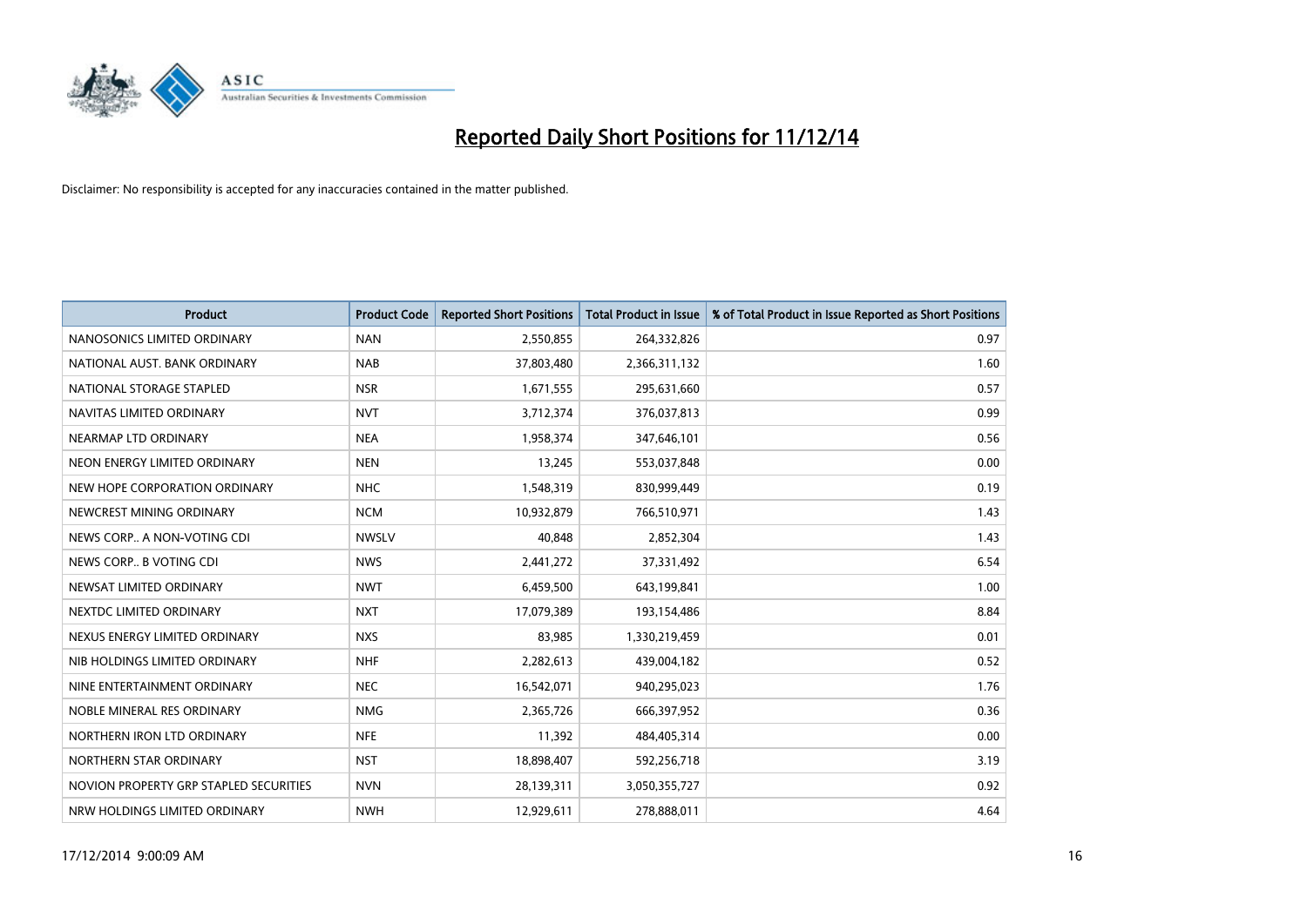

| <b>Product</b>                        | <b>Product Code</b> | <b>Reported Short Positions</b> | <b>Total Product in Issue</b> | % of Total Product in Issue Reported as Short Positions |
|---------------------------------------|---------------------|---------------------------------|-------------------------------|---------------------------------------------------------|
| NUFARM LIMITED ORDINARY               | <b>NUF</b>          | 6,866,738                       | 264,858,589                   | 2.59                                                    |
| NUPLEX INDUSTRIES ORDINARY            | <b>NPX</b>          | 1,000                           | 198,125,827                   | 0.00                                                    |
| OCEANAGOLD CORP. CHESS DEPOSITARY INT | <b>OGC</b>          | 1,890,148                       | 301,520,186                   | 0.63                                                    |
| OIL SEARCH LTD ORDINARY               | OSH                 | 15,247,831                      | 1,522,692,587                 | 1.00                                                    |
| OM HOLDINGS LIMITED ORDINARY          | OMH                 | 58,082                          | 733,423,337                   | 0.01                                                    |
| ORICA LIMITED ORDINARY                | ORI                 | 21,898,108                      | 372,743,291                   | 5.87                                                    |
| ORIGIN ENERGY ORDINARY                | <b>ORG</b>          | 10,584,546                      | 1,106,307,961                 | 0.96                                                    |
| OROCOBRE LIMITED ORDINARY             | <b>ORE</b>          | 2,931,460                       | 132,041,911                   | 2.22                                                    |
| ORORA LIMITED ORDINARY                | <b>ORA</b>          | 1,729,205                       | 1,206,684,923                 | 0.14                                                    |
| OROTONGROUP LIMITED ORDINARY          | ORL                 | 420,128                         | 40,880,902                    | 1.03                                                    |
| OZ MINERALS ORDINARY                  | OZL                 | 5,759,620                       | 303,470,022                   | 1.90                                                    |
| <b>OZFOREX GROUP LTD ORDINARY</b>     | <b>OFX</b>          | 9,254,340                       | 240,000,000                   | 3.86                                                    |
| PACIFIC BRANDS ORDINARY               | <b>PBG</b>          | 80,408,499                      | 917,226,291                   | 8.77                                                    |
| PACT GROUP HLDGS LTD ORDINARY         | PGH                 | 2,352,665                       | 294,097,961                   | 0.80                                                    |
| PALADIN ENERGY LTD ORDINARY           | <b>PDN</b>          | 166,552,960                     | 1,303,148,226                 | 12.78                                                   |
| PANAUST LIMITED ORDINARY              | <b>PNA</b>          | 1,089,289                       | 636,599,496                   | 0.17                                                    |
| PANCONTINENTAL OIL ORDINARY           | <b>PCL</b>          | 1,500,000                       | 1,150,994,096                 | 0.13                                                    |
| PANORAMA SYNERGY LTD ORDINARY         | <b>PSY</b>          | 26,067                          | 493,403,798                   | 0.01                                                    |
| PANORAMIC RESOURCES ORDINARY          | PAN                 | 447,232                         | 322,275,824                   | 0.14                                                    |
| PANTERRA GOLD LTD ORDINARY            | PGI                 |                                 | 846,215,609                   | 0.00                                                    |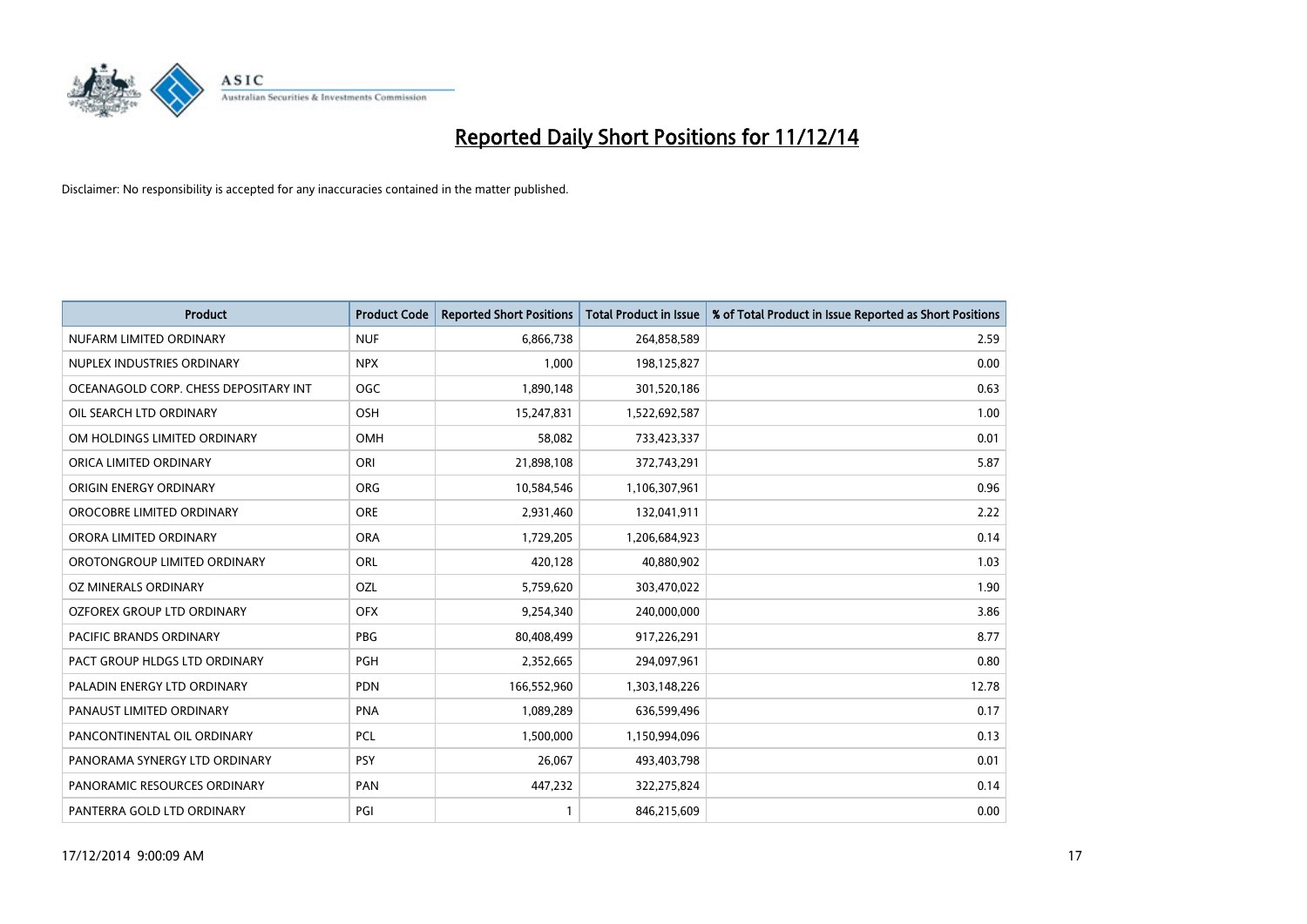

| <b>Product</b>                      | <b>Product Code</b> | <b>Reported Short Positions</b> | Total Product in Issue | % of Total Product in Issue Reported as Short Positions |
|-------------------------------------|---------------------|---------------------------------|------------------------|---------------------------------------------------------|
| PAPERLINX LIMITED ORDINARY          | <b>PPX</b>          | 44.691                          | 665, 181, 261          | 0.01                                                    |
| PATTIES FOODS LTD ORDINARY          | PFL                 | 9,001                           | 139,234,153            | 0.01                                                    |
| PEET LIMITED ORDINARY               | <b>PPC</b>          | 52,776                          | 474,623,750            | 0.01                                                    |
| PENINSULA ENERGY LTD ORDINARY       | <b>PEN</b>          | 4,000,000                       | 3,439,682,002          | 0.12                                                    |
| PERPETUAL LIMITED ORDINARY          | <b>PPT</b>          | 1,165,749                       | 46,574,426             | 2.50                                                    |
| PERSEUS MINING LTD ORDINARY         | PRU                 | 22,255,403                      | 526,656,401            | 4.23                                                    |
| PHARMAXIS LTD ORDINARY              | <b>PXS</b>          | 501,000                         | 310,265,349            | 0.16                                                    |
| PHOSPHAGENICS LTD. ORDINARY         | POH                 | 43.750                          | 1,261,965,957          | 0.00                                                    |
| PLATINUM ASSET ORDINARY             | <b>PTM</b>          | 2,176,636                       | 581,267,982            | 0.37                                                    |
| PLATINUM AUSTRALIA ORDINARY         | <b>PLA</b>          | 836,127                         | 504,968,043            | 0.17                                                    |
| PMP LIMITED ORDINARY                | <b>PMP</b>          | 27,581                          | 323,781,124            | 0.01                                                    |
| POSEIDON NICK LTD ORDINARY          | <b>POS</b>          | 2,103,830                       | 677,461,170            | 0.31                                                    |
| PRANA BIOTECHNOLOGY ORDINARY        | PBT                 | 2,324,963                       | 488,936,960            | 0.48                                                    |
| PREMIER INVESTMENTS ORDINARY        | <b>PMV</b>          | 356,061                         | 155,900,075            | 0.23                                                    |
| PRIMARY HEALTH CARE ORDINARY        | <b>PRY</b>          | 29,108,263                      | 512,130,550            | 5.68                                                    |
| PRIME MEDIA GRP LTD ORDINARY        | <b>PRT</b>          | 1,081,848                       | 366,330,303            | 0.30                                                    |
| PROGRAMMED ORDINARY                 | PRG                 | 257,492                         | 118,651,911            | 0.22                                                    |
| PURA VIDA ENERGY NL ORDINARY        | <b>PVD</b>          | 241,748                         | 130,130,698            | 0.19                                                    |
| <b>QANTAS AIRWAYS ORDINARY</b>      | QAN                 | 2,887,785                       | 2,196,330,250          | 0.13                                                    |
| <b>OBE INSURANCE GROUP ORDINARY</b> | OBE                 | 13,976,527                      | 1,364,945,301          | 1.02                                                    |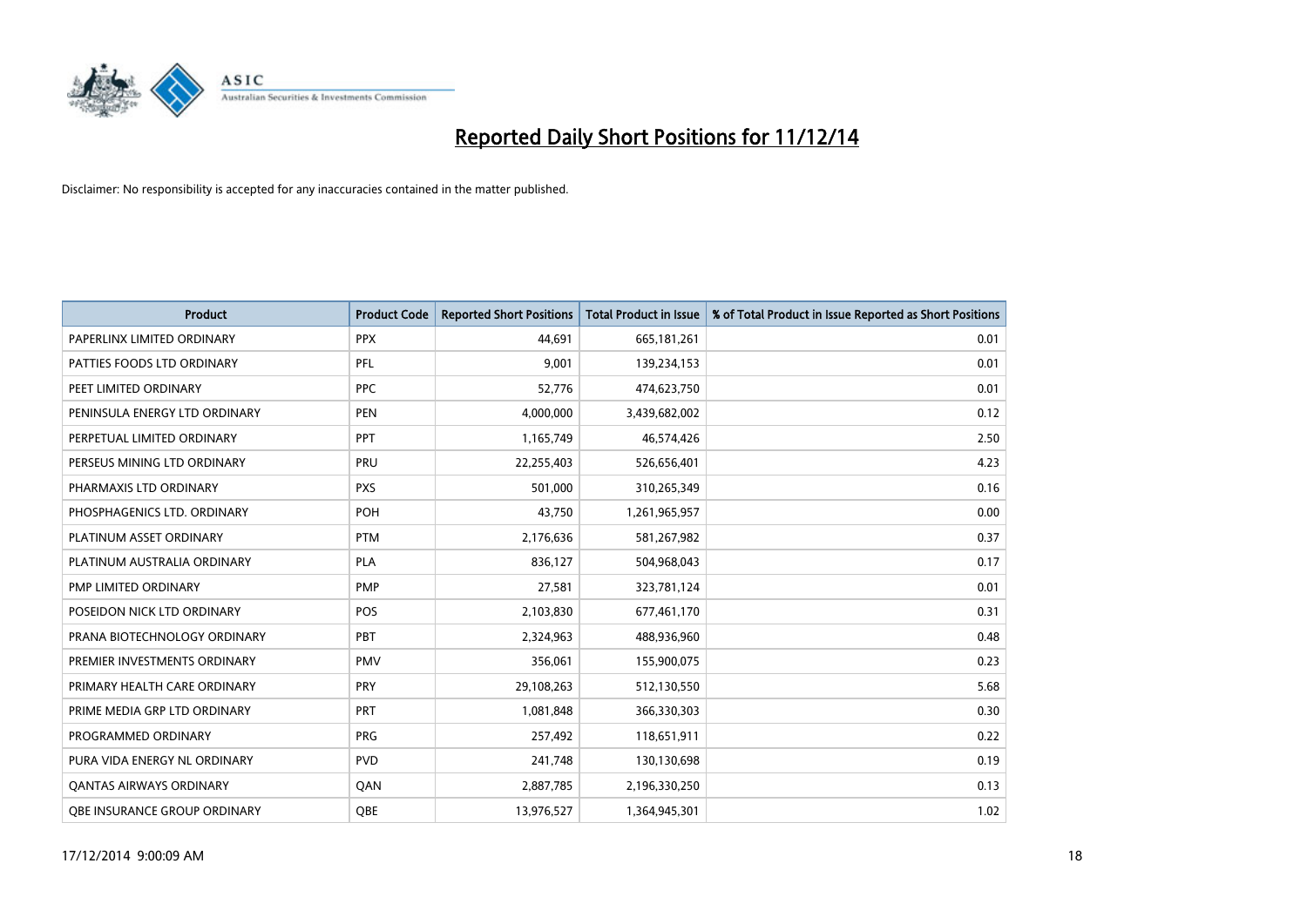

| <b>Product</b>                      | <b>Product Code</b> | <b>Reported Short Positions</b> | <b>Total Product in Issue</b> | % of Total Product in Issue Reported as Short Positions |
|-------------------------------------|---------------------|---------------------------------|-------------------------------|---------------------------------------------------------|
| <b>QUBE HOLDINGS LTD ORDINARY</b>   | <b>QUB</b>          | 3,634,663                       | 1,054,428,076                 | 0.34                                                    |
| RAMSAY HEALTH CARE ORDINARY         | <b>RHC</b>          | 480,109                         | 202,081,252                   | 0.24                                                    |
| <b>RCG CORPORATION LTD ORDINARY</b> | <b>RCG</b>          | 317,246                         | 263,808,625                   | 0.12                                                    |
| <b>RCR TOMLINSON ORDINARY</b>       | <b>RCR</b>          | 355,718                         | 139,000,806                   | 0.26                                                    |
| <b>REA GROUP ORDINARY</b>           | <b>REA</b>          | 2,342,498                       | 131,714,699                   | 1.78                                                    |
| RECALL HOLDINGS LTD ORDINARY        | <b>REC</b>          | 2,921,880                       | 313,149,677                   | 0.93                                                    |
| <b>RECKON LIMITED ORDINARY</b>      | <b>RKN</b>          | 1,403,782                       | 112,084,762                   | 1.25                                                    |
| RED 5 LIMITED ORDINARY              | <b>RED</b>          | 174,740                         | 759,451,008                   | 0.02                                                    |
| <b>RED FORK ENERGY ORDINARY</b>     | <b>RFE</b>          | 112,160                         | 501,051,719                   | 0.02                                                    |
| REDBANK ENERGY LTD ORDINARY         | AEJ                 | 13                              | 786,287                       | 0.00                                                    |
| REED RESOURCES LTD ORDINARY         | <b>RDR</b>          | 2,000                           | 499,453,895                   | 0.00                                                    |
| REGIONAL EXPRESS ORDINARY           | <b>REX</b>          | 48,060                          | 110,154,375                   | 0.04                                                    |
| REGIS HEALTHCARE LTD ORDINARY       | <b>REG</b>          | 2,067,673                       | 300, 345, 797                 | 0.69                                                    |
| <b>REGIS RESOURCES ORDINARY</b>     | <b>RRL</b>          | 55,729,383                      | 499,781,595                   | 11.15                                                   |
| RESMED INC CDI 10:1                 | <b>RMD</b>          | 39,787,549                      | 1,397,522,030                 | 2.85                                                    |
| RESOLUTE MINING ORDINARY            | <b>RSG</b>          | 21,234,813                      | 641,189,223                   | 3.31                                                    |
| RESOURCE GENERATION ORDINARY        | <b>RES</b>          | 1,220                           | 581,380,338                   | 0.00                                                    |
| RETAIL FOOD GROUP ORDINARY          | <b>RFG</b>          | 4,668,160                       | 156,262,707                   | 2.99                                                    |
| REX MINERALS LIMITED ORDINARY       | <b>RXM</b>          | 986,280                         | 220,519,784                   | 0.45                                                    |
| <b>RHIPE LTD ORDINARY</b>           | <b>RHP</b>          | 300,000                         | 121,685,197                   | 0.25                                                    |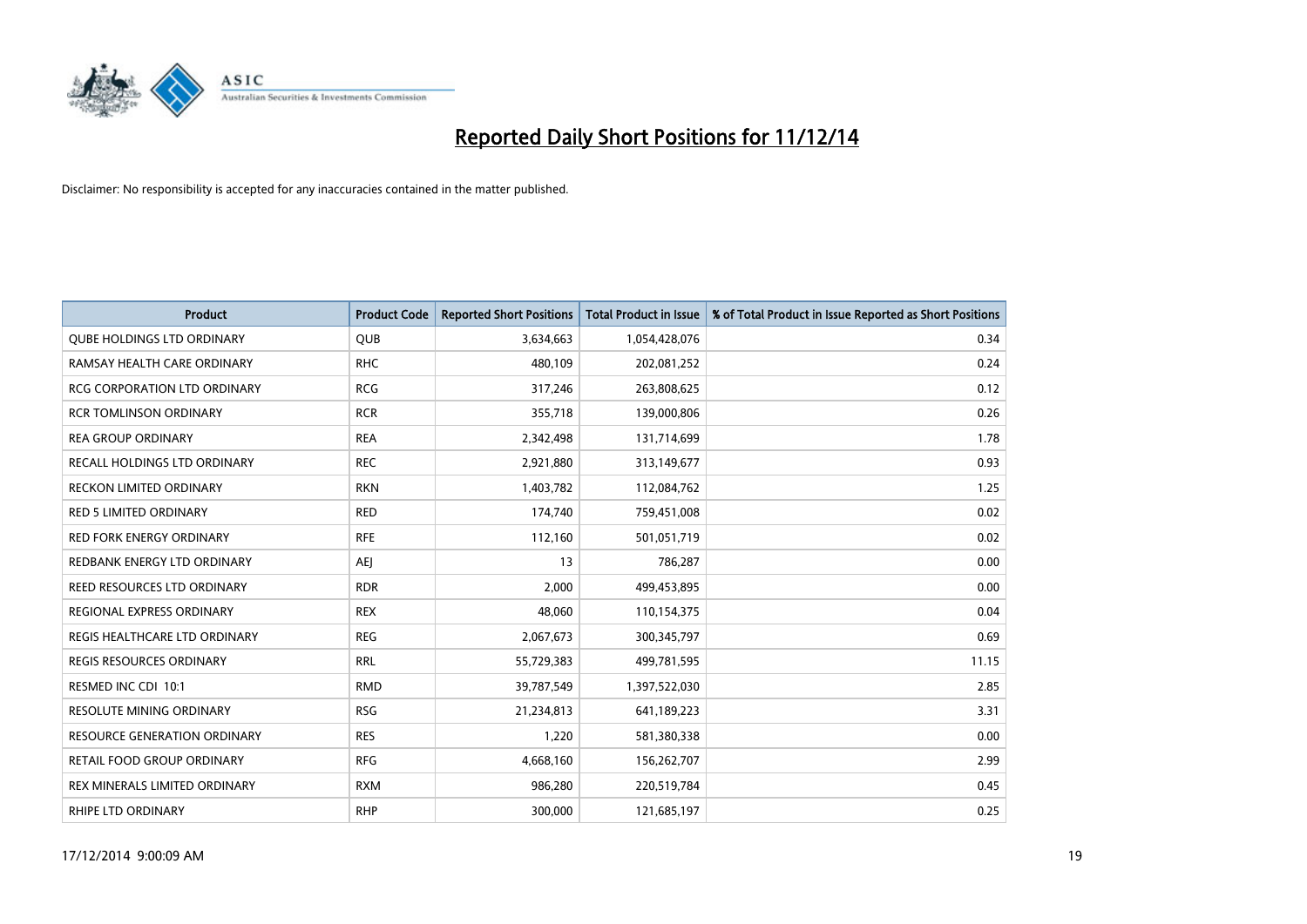

| <b>Product</b>                        | <b>Product Code</b> | <b>Reported Short Positions</b> | <b>Total Product in Issue</b> | % of Total Product in Issue Reported as Short Positions |
|---------------------------------------|---------------------|---------------------------------|-------------------------------|---------------------------------------------------------|
| RIO TINTO LIMITED ORDINARY            | <b>RIO</b>          | 4,462,047                       | 435,758,720                   | 1.02                                                    |
| ROC OIL COMPANY ORDINARY              | <b>ROC</b>          | 338,957                         | 687,618,400                   | 0.05                                                    |
| ROX RESOURCES ORDINARY                | <b>RXL</b>          | 5,523,255                       | 849,673,095                   | 0.65                                                    |
| ROYAL WOLF HOLDINGS ORDINARY          | <b>RWH</b>          | 186,122                         | 100,387,052                   | 0.19                                                    |
| RUBIK FINANCIAL LTD, ORDINARY         | <b>RFL</b>          | 20,511                          | 359,899,914                   | 0.01                                                    |
| <b>RXP SERVICES LTD ORDINARY</b>      | <b>RXP</b>          | 40,000                          | 137,040,466                   | 0.03                                                    |
| SAI GLOBAL LIMITED ORDINARY           | SAI                 | 731,816                         | 211,761,727                   | 0.35                                                    |
| SALMAT LIMITED ORDINARY               | <b>SLM</b>          | 117,469                         | 159,812,799                   | 0.07                                                    |
| SAMSON OIL & GAS LTD ORDINARY         | SSN                 | 14,271,300                      | 2,837,782,022                 | 0.50                                                    |
| SANDFIRE RESOURCES ORDINARY           | <b>SFR</b>          | 3,072,318                       | 155,950,968                   | 1.97                                                    |
| SANTOS LTD ORDINARY                   | <b>STO</b>          | 6,457,425                       | 982,274,975                   | 0.66                                                    |
| SARACEN MINERAL ORDINARY              | SAR                 | 13,423,552                      | 792,784,738                   | 1.69                                                    |
| SCA PROPERTY GROUP STAPLED SECURITIES | <b>SCP</b>          | 20,289,505                      | 648,628,320                   | 3.13                                                    |
| <b>SCENTRE GRP STAPLED</b>            | SCG                 | 33,200,433                      | 5,324,296,678                 | 0.62                                                    |
| SEDGMAN LIMITED ORDINARY              | <b>SDM</b>          | 1,128,550                       | 227,059,277                   | 0.50                                                    |
| SEEK LIMITED ORDINARY                 | <b>SEK</b>          | 9,801,684                       | 342,335,122                   | 2.86                                                    |
| SELECT HARVESTS ORDINARY              | SHV                 | 1,122,581                       | 70,940,874                    | 1.58                                                    |
| SENEX ENERGY LIMITED ORDINARY         | <b>SXY</b>          | 60,856,796                      | 1,149,657,377                 | 5.29                                                    |
| SERVICE STREAM ORDINARY               | <b>SSM</b>          | 30                              | 386,389,873                   | 0.00                                                    |
| SEVEN GROUP HOLDINGS ORDINARY         | <b>SVW</b>          | 6,323,679                       | 299,199,240                   | 2.11                                                    |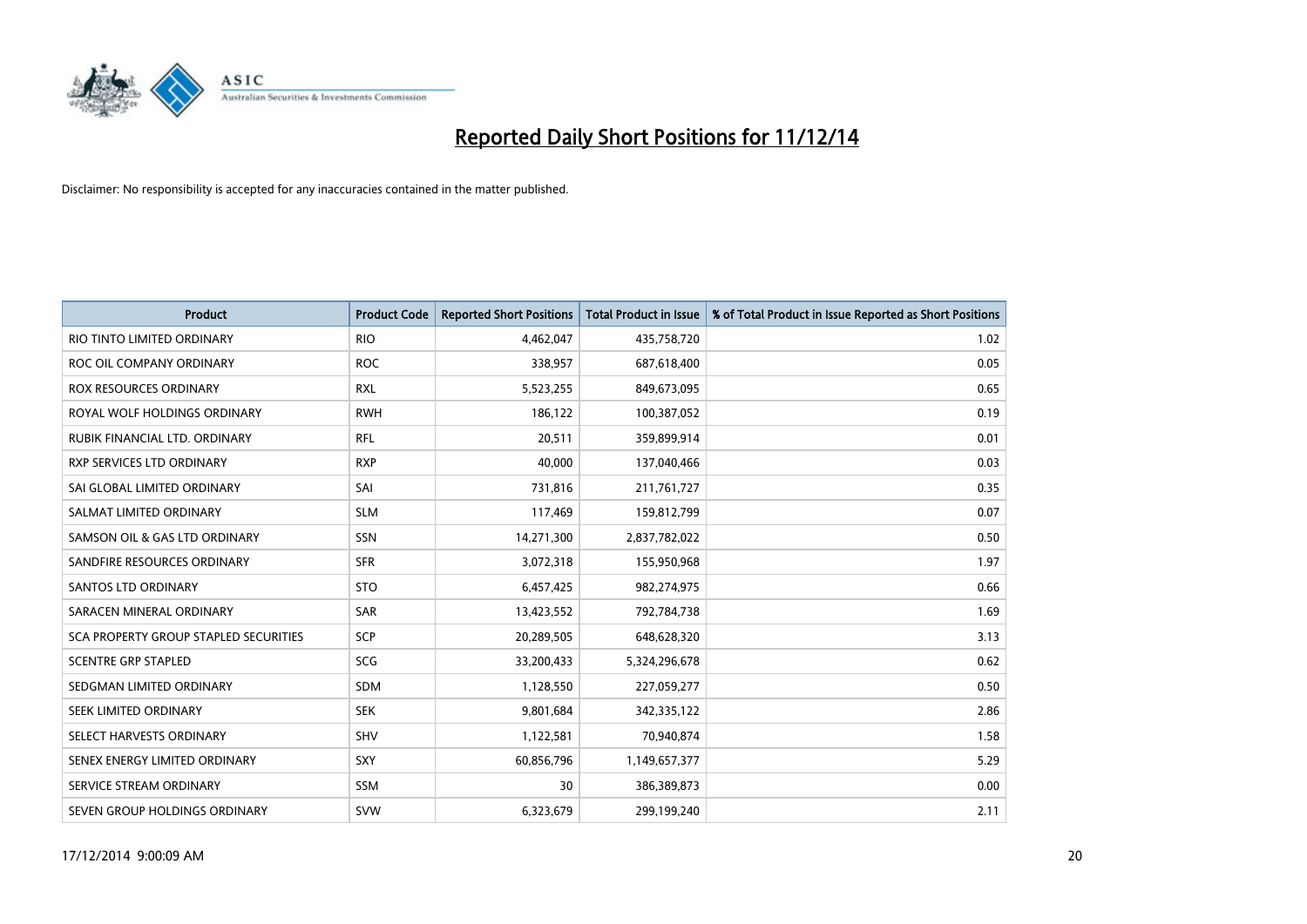

| <b>Product</b>                           | <b>Product Code</b> | <b>Reported Short Positions</b> | <b>Total Product in Issue</b> | % of Total Product in Issue Reported as Short Positions |
|------------------------------------------|---------------------|---------------------------------|-------------------------------|---------------------------------------------------------|
| SEVEN WEST MEDIA LTD ORDINARY            | <b>SWM</b>          | 12,474,842                      | 999,160,872                   | 1.25                                                    |
| SEYMOUR WHYTE LTD ORDINARY               | SWL                 | 56,371                          | 87,647,595                    | 0.06                                                    |
| SG FLEET GROUP LTD ORDINARY              | SGF                 | 41.711                          | 242,691,826                   | 0.02                                                    |
| SHINE CORPORATE ORDINARY                 | SHJ                 | 39,576                          | 172,400,081                   | 0.02                                                    |
| SIGMA PHARMACEUTICAL ORDINARY            | <b>SIP</b>          | 22,721,289                      | 1,108,086,575                 | 2.05                                                    |
| SILEX SYSTEMS ORDINARY                   | <b>SLX</b>          | 7,491,731                       | 170,467,339                   | 4.39                                                    |
| SILVER CHEF LIMITED ORDINARY             | <b>SIV</b>          | 10,971                          | 29,640,865                    | 0.04                                                    |
| SILVER LAKE RESOURCE ORDINARY            | <b>SLR</b>          | 26,372,421                      | 503,233,971                   | 5.24                                                    |
| SIMS METAL MGMT LTD ORDINARY             | SGM                 | 17,987,367                      | 204,691,883                   | 8.79                                                    |
| SINGAPORE TELECOMM. CHESS DEPOSITARY INT | SGT                 | 1,376,700                       | 124,214,351                   | 1.11                                                    |
| SINO GAS ENERGY ORDINARY                 | <b>SEH</b>          | 11,507,086                      | 1,542,672,358                 | 0.75                                                    |
| SIRIUS RESOURCES NL ORDINARY             | <b>SIR</b>          | 16,847,112                      | 341,438,269                   | 4.93                                                    |
| SIRTEX MEDICAL ORDINARY                  | <b>SRX</b>          | 200,965                         | 56,530,231                    | 0.36                                                    |
| SKILLED GROUP LTD ORDINARY               | <b>SKE</b>          | 4,904,209                       | 235,753,791                   | 2.08                                                    |
| <b>SKY NETWORK ORDINARY</b>              | <b>SKT</b>          | 11,492,316                      | 389,139,785                   | 2.95                                                    |
| SKYCITY ENT GRP LTD ORDINARY             | <b>SKC</b>          | 9,005,277                       | 587,472,741                   | 1.53                                                    |
| <b>SLATER &amp; GORDON ORDINARY</b>      | SGH                 | 5,088,159                       | 208,695,621                   | 2.44                                                    |
| SMS MANAGEMENT, ORDINARY                 | <b>SMX</b>          | 1,241,810                       | 69,394,537                    | 1.79                                                    |
| SONIC HEALTHCARE ORDINARY                | SHL                 | 2,772,094                       | 401,194,056                   | 0.69                                                    |
| SOUL PATTINSON (W.H) ORDINARY            | SOL                 | 41,887                          | 239,395,320                   | 0.02                                                    |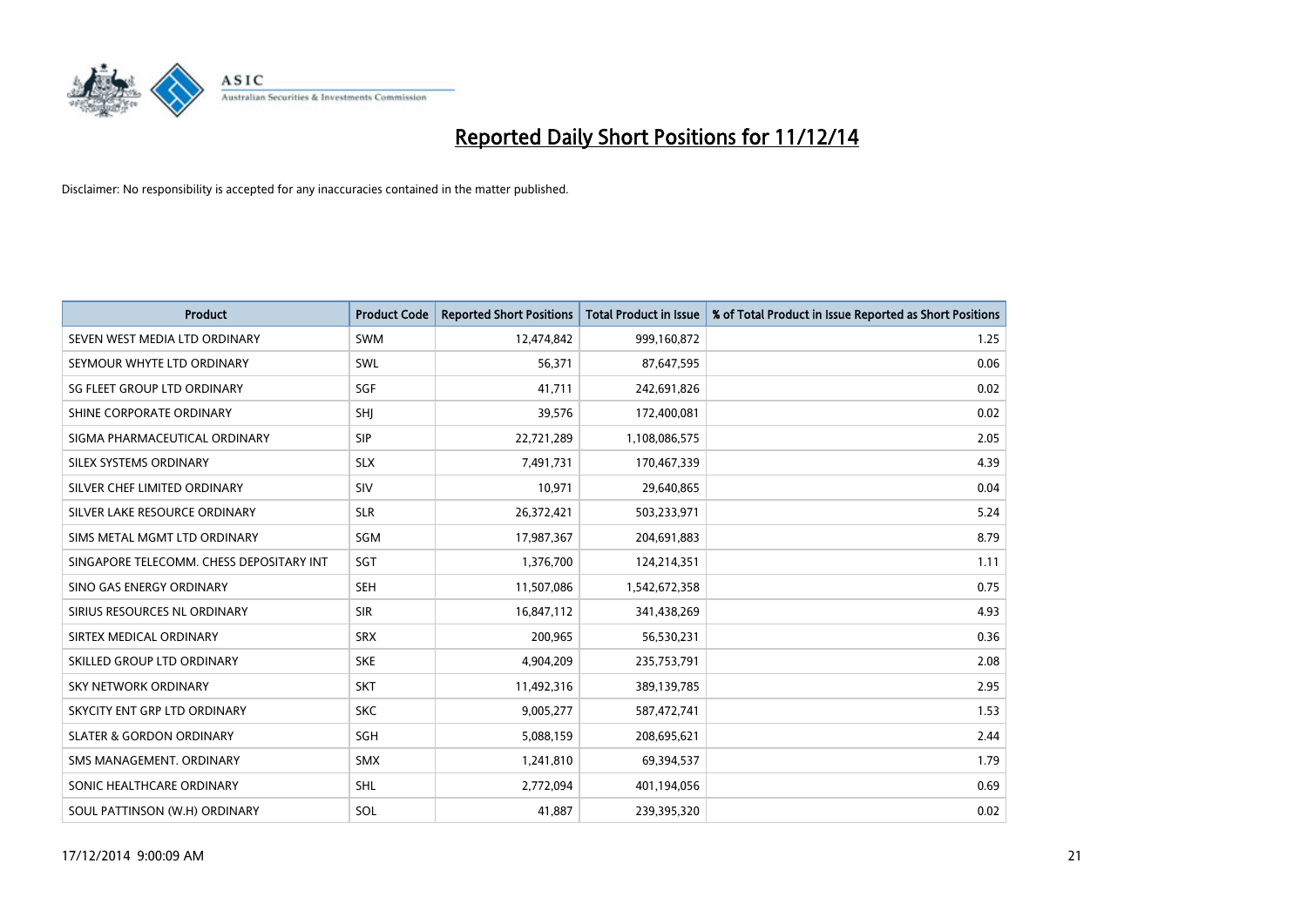

| <b>Product</b>                           | <b>Product Code</b> | <b>Reported Short Positions</b> | <b>Total Product in Issue</b> | % of Total Product in Issue Reported as Short Positions |
|------------------------------------------|---------------------|---------------------------------|-------------------------------|---------------------------------------------------------|
| SPARK INFRASTRUCTURE STAPLED US PROHIBT. | <b>SKI</b>          | 22,986,385                      | 1,466,360,128                 | 1.57                                                    |
| SPARK NEW ZEALAND ORDINARY               | <b>SPK</b>          | 9,186,735                       | 1,834,767,958                 | 0.50                                                    |
| SPDR 200 FUND ETF UNITS                  | <b>STW</b>          | 1,677                           | 47,446,865                    | 0.00                                                    |
| SPECIALTY FASHION ORDINARY               | <b>SFH</b>          | 31,802                          | 192,236,121                   | 0.02                                                    |
| SPOTLESS GRP HLD LTD ORDINARY            | <b>SPO</b>          | 30,304,001                      | 1,098,290,178                 | 2.76                                                    |
| ST BARBARA LIMITED ORDINARY              | <b>SBM</b>          | 10,122,755                      | 495,102,525                   | 2.04                                                    |
| STARPHARMA HOLDINGS ORDINARY             | <b>SPL</b>          | 12,671,099                      | 319,058,325                   | 3.97                                                    |
| STEADFAST GROUP LTD ORDINARY             | <b>SDF</b>          | 18,844,245                      | 503,352,992                   | 3.74                                                    |
| STHN CROSS MEDIA ORDINARY                | SXL                 | 42,215,469                      | 731,319,622                   | 5.77                                                    |
| STOCKLAND UNITS/ORD STAPLED              | SGP                 | 9,169,198                       | 2,348,746,744                 | 0.39                                                    |
| STRAITS RES LTD. ORDINARY                | <b>SRQ</b>          | 20,370                          | 1,217,730,293                 | 0.00                                                    |
| STW COMMUNICATIONS ORDINARY              | SGN                 | 6,108,707                       | 409,699,000                   | 1.49                                                    |
| SUN RESOURCES NL ORDINARY                | <b>SUR</b>          | 10,000,000                      | 3,162,117,403                 | 0.32                                                    |
| <b>SUNCORP GROUP LTD ORDINARY</b>        | <b>SUN</b>          | 5,282,213                       | 1,286,600,980                 | 0.41                                                    |
| SUNDANCE ENERGY ORDINARY                 | <b>SEA</b>          | 3,951,913                       | 549,207,339                   | 0.72                                                    |
| SUNDANCE RESOURCES ORDINARY              | SDL                 | 79,932,104                      | 3,082,028,456                 | 2.59                                                    |
| SUNLAND GROUP LTD ORDINARY               | <b>SDG</b>          | 114,866                         | 181,710,087                   | 0.06                                                    |
| SUPER RET REP LTD ORDINARY               | SUL                 | 18,626,928                      | 197,030,571                   | 9.45                                                    |
| SWICK MINING ORDINARY                    | <b>SWK</b>          | 50,000                          | 217,643,703                   | 0.02                                                    |
| SYD AIRPORT STAPLED US PROHIBIT.         | <b>SYD</b>          | 46,106,585                      | 2,216,216,041                 | 2.08                                                    |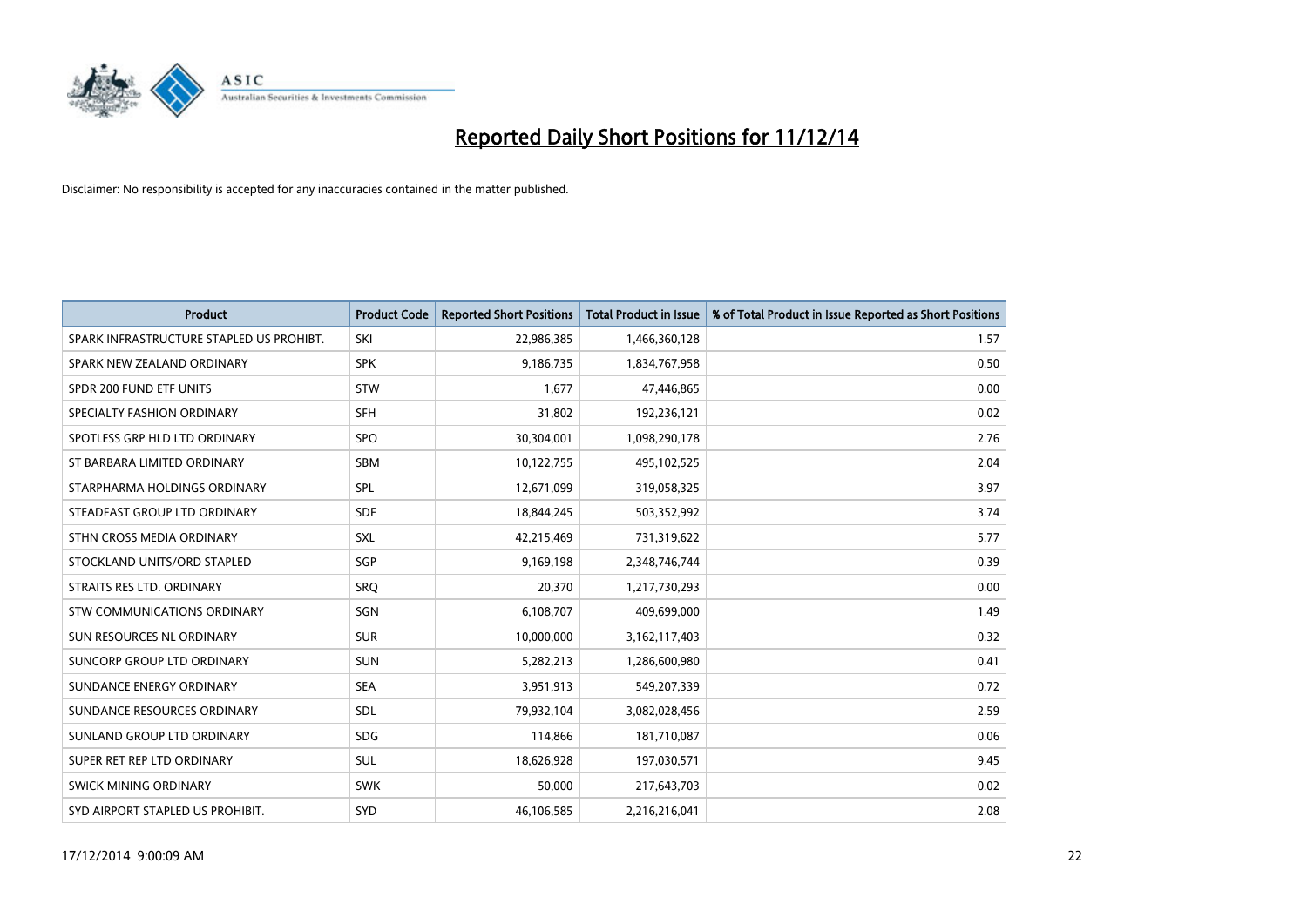

| <b>Product</b>                  | <b>Product Code</b> | <b>Reported Short Positions</b> | <b>Total Product in Issue</b> | % of Total Product in Issue Reported as Short Positions |
|---------------------------------|---------------------|---------------------------------|-------------------------------|---------------------------------------------------------|
| SYRAH RESOURCES ORDINARY        | <b>SYR</b>          | 5,803,905                       | 164,135,076                   | 3.54                                                    |
| TABCORP HOLDINGS LTD ORDINARY   | <b>TAH</b>          | 14,667,269                      | 765,652,364                   | 1.92                                                    |
| TAP OIL LIMITED ORDINARY        | <b>TAP</b>          | 358,865                         | 243,186,639                   | 0.15                                                    |
| TASSAL GROUP LIMITED ORDINARY   | <b>TGR</b>          | 121,699                         | 146,897,115                   | 0.08                                                    |
| <b>TATTS GROUP LTD ORDINARY</b> | <b>TTS</b>          | 28,653,390                      | 1,445,759,948                 | 1.98                                                    |
| TECHNOLOGY ONE ORDINARY         | <b>TNE</b>          | 3,296,874                       | 309,074,455                   | 1.07                                                    |
| TELSTRA CORPORATION, ORDINARY   | <b>TLS</b>          | 40,398,582                      | 12,225,655,836                | 0.33                                                    |
| TEN NETWORK HOLDINGS ORDINARY   | <b>TEN</b>          | 138,392,865                     | 2,630,984,596                 | 5.26                                                    |
| TERANGA GOLD CORP CDI 1:1       | <b>TGZ</b>          | 1,375                           | 73,048,329                    | 0.00                                                    |
| TFS CORPORATION LTD ORDINARY    | <b>TFC</b>          | 9,993,036                       | 326,983,445                   | 3.06                                                    |
| THE PAS GROUP LTD ORDINARY      | <b>PGR</b>          | 14,944                          | 136,690,860                   | 0.01                                                    |
| THE REJECT SHOP ORDINARY        | <b>TRS</b>          | 2,229,229                       | 28,844,648                    | 7.73                                                    |
| THINK CHILDCARE EDU ORDINARY    | <b>TNK</b>          | 434,988                         | 39,600,000                    | 1.10                                                    |
| THORN GROUP LIMITED ORDINARY    | <b>TGA</b>          | 368,241                         | 150,634,985                   | 0.24                                                    |
| <b>TIGER RESOURCES ORDINARY</b> | <b>TGS</b>          | 7,019,268                       | 1,143,541,406                 | 0.61                                                    |
| TNG LIMITED ORDINARY            | <b>TNG</b>          | 525,000                         | 621,783,834                   | 0.08                                                    |
| TOLL HOLDINGS LTD ORDINARY      | <b>TOL</b>          | 25,979,835                      | 717,437,878                   | 3.62                                                    |
| TORO ENERGY LIMITED ORDINARY    | <b>TOE</b>          | 33,202                          | 1,568,545,041                 | 0.00                                                    |
| <b>TOWER LIMITED ORDINARY</b>   | <b>TWR</b>          | 1,000                           | 178,145,130                   | 0.00                                                    |
| TOX FREE SOLUTIONS ORDINARY     | <b>TOX</b>          | 2,139,519                       | 133,752,359                   | 1.60                                                    |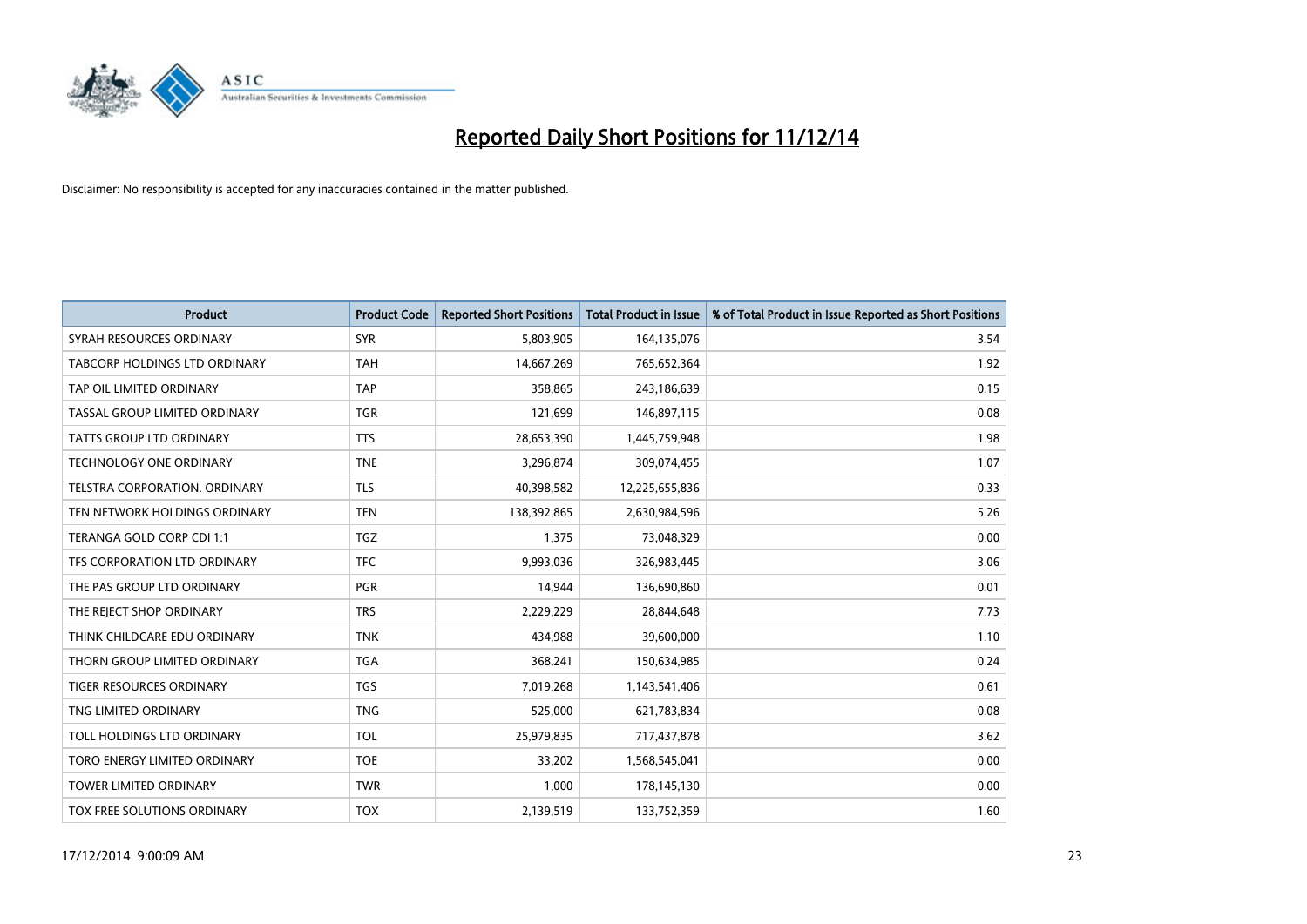

| <b>Product</b>                       | <b>Product Code</b> | <b>Reported Short Positions</b> | <b>Total Product in Issue</b> | % of Total Product in Issue Reported as Short Positions |
|--------------------------------------|---------------------|---------------------------------|-------------------------------|---------------------------------------------------------|
| TPG TELECOM LIMITED ORDINARY         | <b>TPM</b>          | 11,670,387                      | 793,808,141                   | 1.47                                                    |
| TRADE ME GROUP ORDINARY              | <b>TME</b>          | 4,940,064                       | 396,830,595                   | 1.24                                                    |
| <b>TRANSFIELD SERVICES ORDINARY</b>  | <b>TSE</b>          | 5,916,719                       | 512,457,716                   | 1.15                                                    |
| TRANSPACIFIC INDUST. ORDINARY        | <b>TPI</b>          | 34,836,321                      | 1,579,648,778                 | 2.21                                                    |
| TRANSURBAN GROUP TRIPLE STAPLED SEC. | <b>TCL</b>          | 22,918,313                      | 1,906,390,878                 | 1.20                                                    |
| <b>TREASURY GROUP ORDINARY</b>       | <b>TRG</b>          | 137,792                         | 23,697,498                    | 0.58                                                    |
| TREASURY WINE ESTATE ORDINARY        | <b>TWE</b>          | 10,780,325                      | 651,261,403                   | 1.66                                                    |
| TRITON MIN LTD ORDINARY              | <b>TON</b>          | 90,145                          | 310,101,731                   | 0.03                                                    |
| TROY RESOURCES LTD ORDINARY          | <b>TRY</b>          | 6,728,488                       | 195,265,161                   | 3.45                                                    |
| UGL LIMITED ORDINARY                 | UGL                 | 20,821,660                      | 166,511,240                   | 12.50                                                   |
| UNILIFE CORPORATION CDI 6:1          | <b>UNS</b>          | 120,000                         | 275,193,858                   | 0.04                                                    |
| UNITY MINING LTD ORDINARY            | <b>UML</b>          | 319,871                         | 1,133,122,711                 | 0.03                                                    |
| UNIVERSAL COAL PLC CDI 1:1           | <b>UNV</b>          | 144,231                         | 434,465,447                   | 0.03                                                    |
| <b>UXC LIMITED ORDINARY</b>          | <b>UXC</b>          | 1,763,724                       | 331,468,991                   | 0.53                                                    |
| <b>VEDA GROUP LTD ORDINARY</b>       | <b>VED</b>          | 12,761,117                      | 842,055,406                   | 1.52                                                    |
| VENTURE MINERALS ORDINARY            | <b>VMS</b>          | 238,000                         | 287,320,170                   | 0.08                                                    |
| VILLAGE ROADSHOW LTD ORDINARY        | <b>VRL</b>          | 1,138,855                       | 159,515,151                   | 0.71                                                    |
| <b>VIRGIN AUS HLDG LTD ORDINARY</b>  | <b>VAH</b>          | 41,686,703                      | 3,524,912,131                 | 1.18                                                    |
| <b>VIRTUS HEALTH LTD ORDINARY</b>    | <b>VRT</b>          | 5,586,459                       | 79,885,938                    | 6.99                                                    |
| VISION EYE INSTITUTE ORDINARY        | <b>VEI</b>          | 1,586,666                       | 178,873,554                   | 0.89                                                    |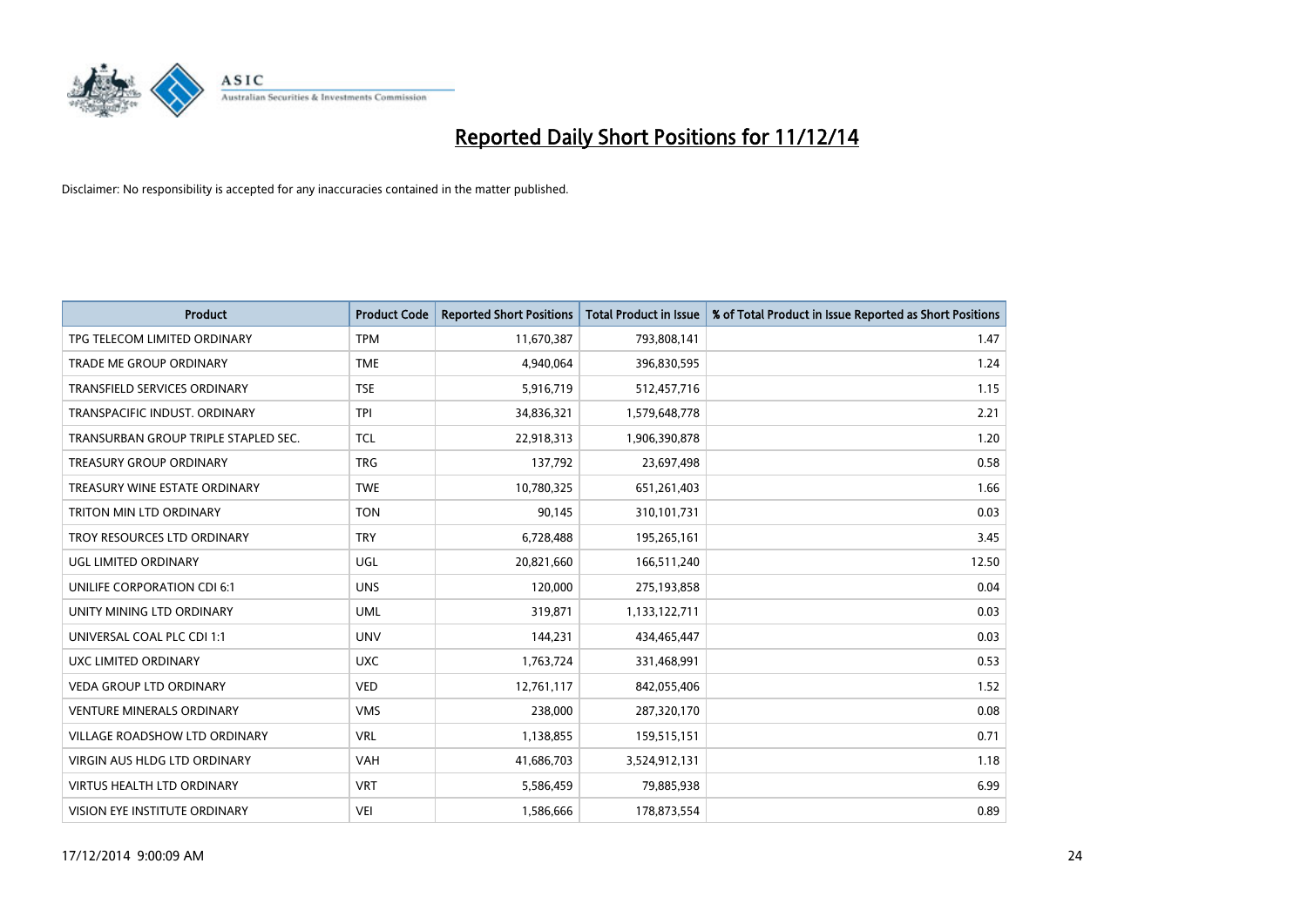

| <b>Product</b>                         | <b>Product Code</b> | <b>Reported Short Positions</b> | <b>Total Product in Issue</b> | % of Total Product in Issue Reported as Short Positions |
|----------------------------------------|---------------------|---------------------------------|-------------------------------|---------------------------------------------------------|
| <b>VOCATION LTD ORDINARY</b>           | <b>VET</b>          | 8,936,858                       | 230,000,000                   | 3.89                                                    |
| <b>VOCUS COMMS LTD ORDINARY</b>        | <b>VOC</b>          | 927,447                         | 104,824,684                   | 0.88                                                    |
| WAM CAPITAL LIMITED ORDINARY           | <b>WAM</b>          | 171                             | 345,405,201                   | 0.00                                                    |
| WARRNAMBOOL CHEESE ORDINARY            | <b>WCB</b>          | 19                              | 56,098,797                    | 0.00                                                    |
| <b>WATPAC LIMITED ORDINARY</b>         | <b>WTP</b>          | 2,420,141                       | 189,258,397                   | 1.28                                                    |
| <b>WDS LIMITED ORDINARY</b>            | <b>WDS</b>          | 618,940                         | 144,740,614                   | 0.43                                                    |
| WEBJET LIMITED ORDINARY                | <b>WEB</b>          | 1,400,960                       | 79,397,959                    | 1.76                                                    |
| WESFARMERS LIMITED DEFERRED SETTLEMENT | WESDD               | 11,888                          | 1,123,496,295                 | 0.00                                                    |
| <b>WESFARMERS LIMITED ORDINARY</b>     | <b>WES</b>          | 6,715,396                       | 1,123,752,517                 | 0.60                                                    |
| WESTERN AREAS LTD ORDINARY             | <b>WSA</b>          | 17,874,536                      | 232,580,131                   | 7.69                                                    |
| WESTERN DESERT RES. ORDINARY           | <b>WDR</b>          | 2,490,070                       | 620,049,919                   | 0.40                                                    |
| WESTERN DESERT RES. RIGHTS 31-MAR-14   | <b>WDRR</b>         | 17,835                          | 120,009,662                   | 0.01                                                    |
| <b>WESTFIELD CORP STAPLED</b>          | <b>WFD</b>          | 4,593,180                       | 2,078,089,686                 | 0.22                                                    |
| WESTFIELD GROUP ORD/UNIT STAPLED SEC   | <b>WDC</b>          | 945,234                         | 2,078,089,686                 | 0.05                                                    |
| <b>WESTPAC BANKING CORP ORDINARY</b>   | <b>WBC</b>          | 36,061,927                      | 3,109,048,309                 | 1.16                                                    |
| WHITE ENERGY COMPANY ORDINARY          | <b>WEC</b>          | 51,950                          | 328,374,494                   | 0.02                                                    |
| WHITEHAVEN COAL ORDINARY               | <b>WHC</b>          | 93,214,283                      | 1,025,760,027                 | 9.09                                                    |
| WIDE BAY AUST LTD ORDINARY             | <b>WBB</b>          | 1,201                           | 36,796,608                    | 0.00                                                    |
| WOODSIDE PETROLEUM ORDINARY            | <b>WPL</b>          | 9,937,384                       | 823,910,657                   | 1.21                                                    |
| WOOLWORTHS LIMITED ORDINARY            | <b>WOW</b>          | 37,329,080                      | 1,263,048,632                 | 2.96                                                    |